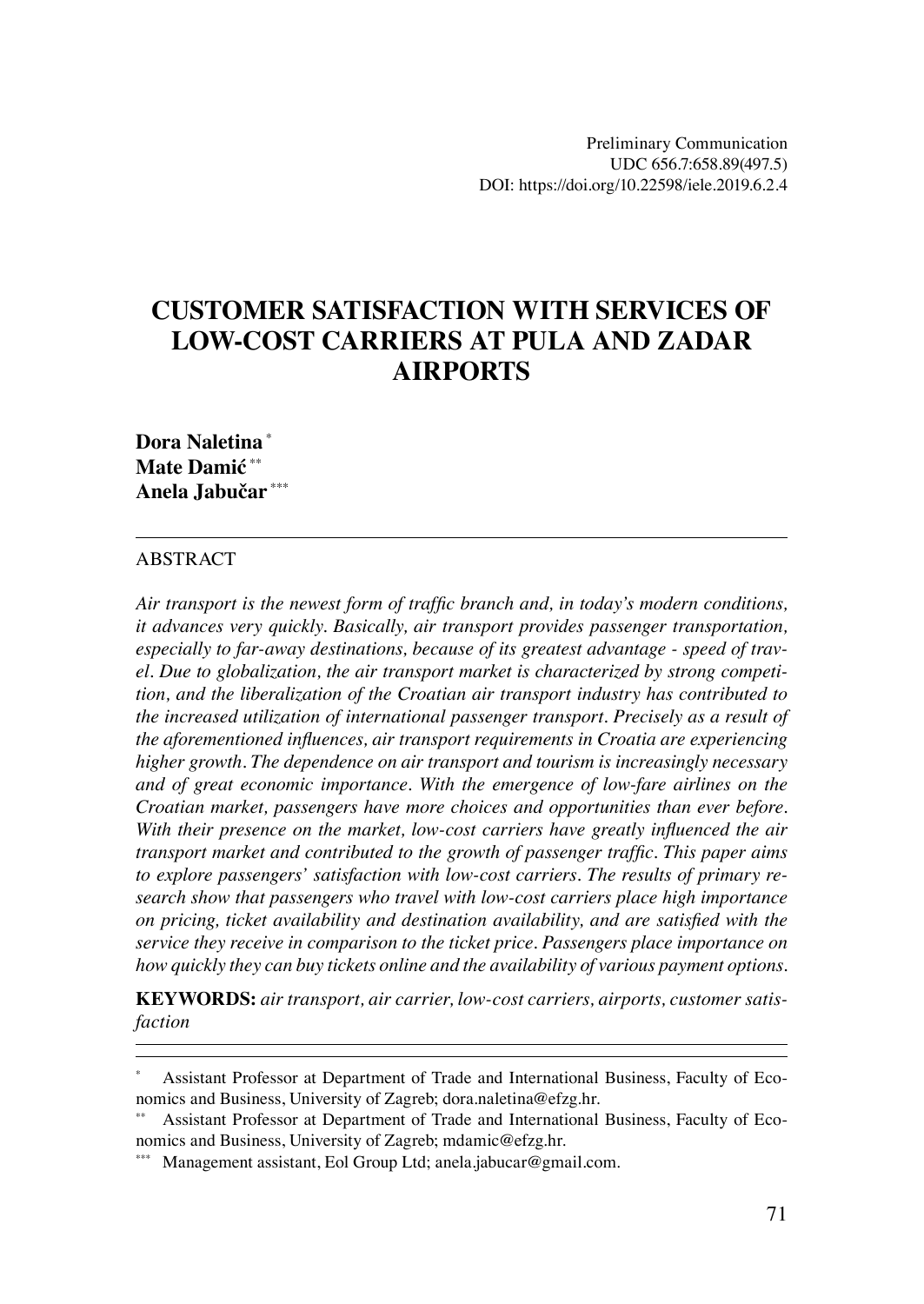# **1. INTRODUCTION**

Due to new modern technologies, air transport has been evolving rapidly. Because there are so many different users, it is important to understand what they want and adjust the services to their needs. The air transport development has boosted demand for air transport services globally, along with the need to establish a more effective process of air transport, and passenger and cargo services. Air transport, like all other traffic branches, creates benefits for economy but also brings different setbacks. In relation to other traffic branches, modern air transport definitely stands out with its speed and considerably more safety for the goods, especially if high-value goods are transported (European Commission DG Mobility and Transport, 2017).<sup>1</sup>

The development of low-cost air transport in Europe starts with the process of liberalization of air transport in the 1990s. The first large low-cost carriers developed in the countries where there existed the tradition of charter flights. Around twenty years later, low-cost air transport in Europe is still characterized by constant development dynamics and change. Every year, many companies disappear from the market, while new ones emerge. Low-cost carriers are still relatively poorly represented in the countries of Central, Eastern and South-eastern Europe, but this trend has been changing in the last years.<sup>2</sup> Lowcost carriers occupied more than 36% of the market in 2018, which is the biggest share yet, and it is estimated that, in 2027, the share will rise up to 50%. Since 2009, the market share of all the low-cost carrier seats in Europe has been growing annually by 1.4 percentage points.<sup>3</sup>

Regional airports depend on carriers. That is the reason why switching to lowcost carriers can represent some challenges for the economies involved, especially because of legacy carriers<sup>4</sup>. Regarding the Croatian air transport market, it is evident that the capacities rise to a great extent during the summer months. In the summer of 2019, the five busiest airports in Croatia were serviced by the

https://ec.europa.eu/transport/modes/air/25years-eu-a European Commission DG Mobility and Transport, 2017. Available at: https://ec.europa.eu/transport/modes/air/25years-eu-aviation\_en (October, 12, 2019).

<sup>2</sup> Gašparović, S., Jakovčić, M., Vrbanc, M.: *Hrvatske zračne luke u mreži europskih niskotarifnih kompanija*, Geoadria, 17(1) 2012, pp. 93-109.

<sup>3</sup> Anna Aero, 18.07.2019, https://www.anna.aero/2018/07/18/lcc-capacity-in-europe-set-forhalf-a-billion-seats-in-2018/ (September 3, 2019).

<sup>4</sup> Akgüç, M., Beblavý, M., Simonelli, F.: Low-Cost Airlines. Bringing the EU closer together, Brussels: Centre for European Policy Studies, 2018. Available at: https://www.ceps. eu/wp-content/uploads/2018/05/LowCost%20Airlines%20Bringing%20the%20EU%20closer%20together.pdf (October 17, 2019).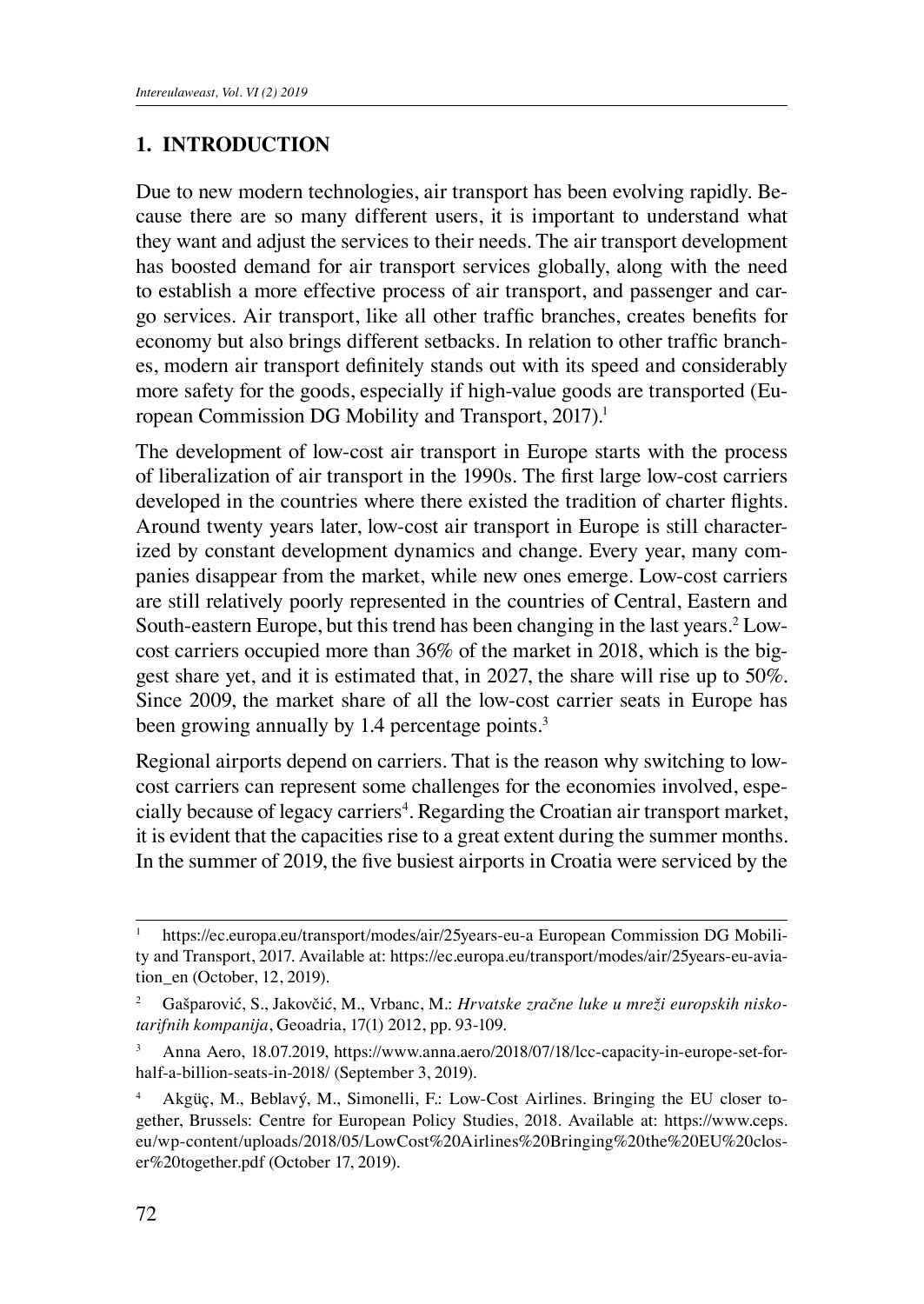three largest low-cost carriers in Europe: easyJet, Norwegian Air Shuttle, and Ryanair. During July and August, easyJet realized over 3.100 flights in Croatia and, when compared to the summer of 2018, more than doubled its capacity in Zadar Airport<sup>5</sup> Since over the last years Croatian air transport market has been characterized by the entrance of more and more low-cost carriers, the goal of this paper is to analyses users' satisfaction with the services of low-cost carriers, especially focusing on Pula and Zadar Airports which have recorded a considerable growth over the last years. The paper aims at providing recommendations on how to offer better service and satisfy the passengers, users of low-cost carrier services.

After the introduction, the characteristics of low-cost carriers and their strategies will be explained in more detail.

# **2. LOW COST CARRIERS**

# *2.1. CHARACTERISTICS OF LOW-COST CARRIERS*

Low-cost carriers are those airline companies that provide services of transportation at considerably lower prices which are a product of cutting down business operating costs. The elements that enable lowering the costs are numerous and can be divided into three basic groups, the so-called three simplicities: the simplicity of the product, the simplicity of the services and the simplicity in the organization.<sup>6</sup> Low-cost carriers attract users with their affordable prices and, in that way, increase their market share. Lately, their importance has been continuously growing and they have been exerting pressure on traditional airline companies to consider their business model.7 A low-cost carrier or a lowcost airline company, also known as a discount or a budget airline company, is an airline company that generally offers low prices by eliminating many traditional passenger services. This concept, first introduced by Pacific Southwest Airlines in the early 1950s, has created one of the greatest success stories in air travel industries in the last 20 years. Southwest Airlines started the business in 1971, and the Irish Ryanair followed its model in the 1990s. After 1995, the British easyJet (the second largest LCC in Europe) started operating in Europe. Many countries have liberalized their markets (domestic and international),

<sup>5</sup> https://www.exyuaviation.com/2019/07/low-cost-carriers-drive-croatias-record.html (October 24, 2019).

<sup>6</sup> Pender, L., Baum, T.: *Have the frills really left the European airline industry?,* International Journal of Tourism Research, 2(6) 2000, pp. 423-436.

<sup>7</sup> Naletina, D., Petljak, K., Sremac, M.: *Empirical research on user satisfaction with the transport and supporting services at Croatian airports*, Pomorstvo, 33(1) 2019, p. 304.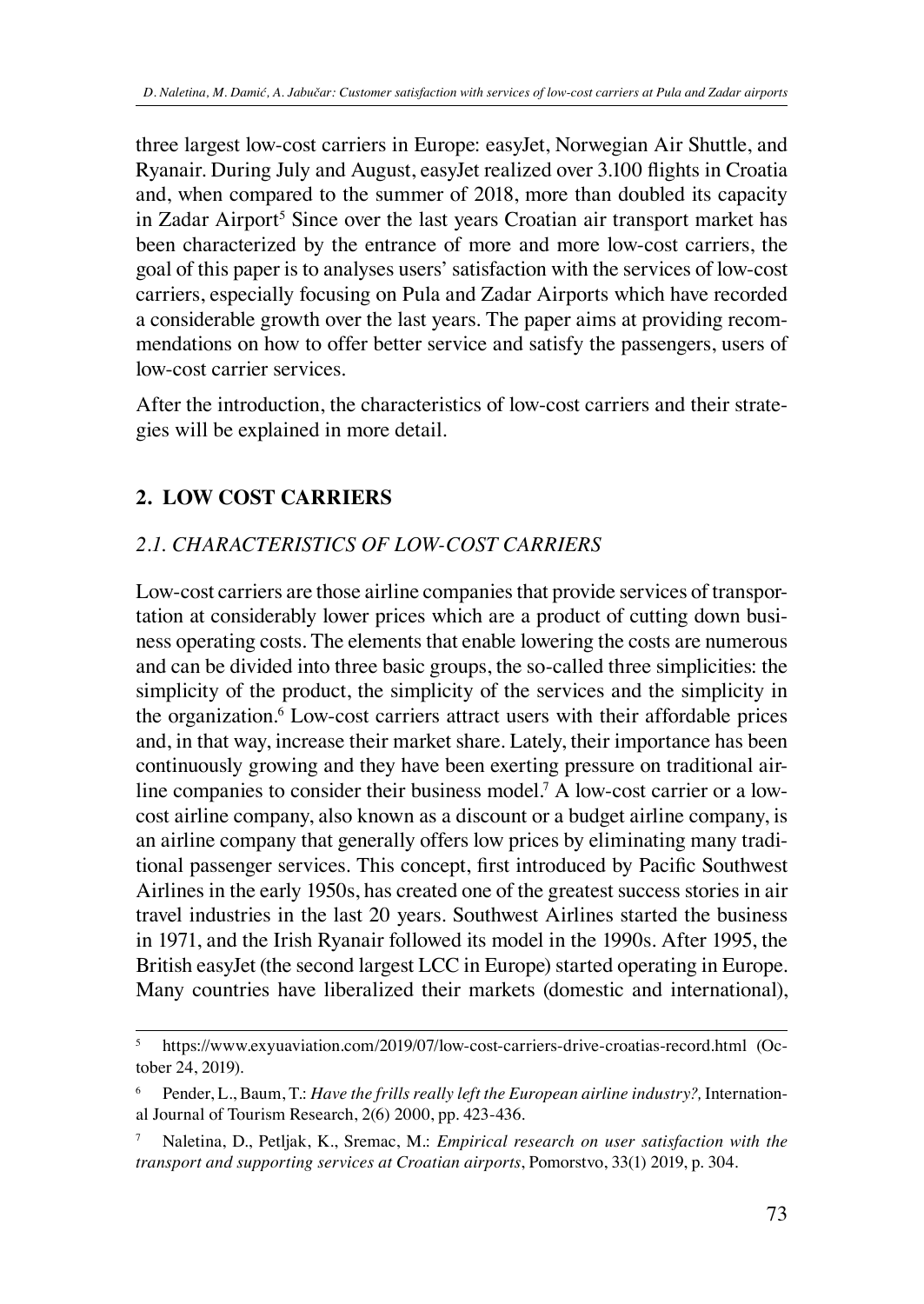after the deregulation of American domestic companies in 1978. The product LCCs offer is "just" the flight service and nothing more. If you wish to add on baggage and have food and beverages on the plane, you have to pay for them additionally.8

Low-cost carriers emerged in the 1990s with the specific goal of operating with lower costs than their traditional rivals. Greater efficiency and savings are achieved in different ways, most significant of them being better capacity utilization (of both the planes and the crew), one class service, one airplane type, selling tickets directly to the passengers, using smaller airports, no meals or beverages included in the ticket price. Low-cost carriers provide more choice to the passengers than ever. It is clear that passengers who use low-cost carriers consider the price to be a very significant factor. It is expected that these companies will continue to entice those passengers that travel for work, but also those than travel on holidays, and that they will have a growing influence on the choice of destinations.9 The importance of LCCs in Europe started to grow with the liberalization of air transport. First low-cost airlines in Europe emerged in Ireland and Great Britain.<sup>10</sup> It can be said that in Europe, there are two low-costs models: easyJet and Ryanair. Ryanair services secondary airports, with not many flights, and focusing on new tourist markets without direct competition. On the other hand, easyJet operates on the primary, expansive airports, with frequent flights and orienting towards the existing markets (business and leisure travelers), but new markets as well, accepting the competition. Other airlines are simply trying to follow one of these two leading models.

Low-cost carriers are usually present on shorter routes (mostly under 1,500 km). To realize the necessary low operating costs per passenger, it is necessary that airplanes have as many seats as possible. Competitive advantage derived from higher efficiency of the airplanes is of great importance and is achieved through a combination of several factors: using secondary airports and offering the service of connecting two destinations directly. Secondary airports have two main advantages in relation to bigger airports: they charge cheaper fees to airlines for using their services and, since they are less frequented, there are fewer delays caused by "congested" airports. Moreover, low-cost carriers use one airplane type. In this way, the pilots and the cabin crew can work on

<sup>8</sup> Sarilgan, E. A.: *Impact of low Cost Carriers on Turkish Tourism Industry*, Internationa Journal of Academic Research in Business and Social Science*,* 6(4) 2016, p. 180.

<sup>9</sup> Vojvodić, K.: *Europsko tržište niskotarifnih zračnih prijevoznika*, Suvremeni promet, 26(5) 2006, pp. 364-366.

<sup>10</sup> Gašparović, S., Jakovčić, M., Vrbanc, M.: *Hrvatske zračne luke u mreži europskih niskotarifnih kompanija*, Geoadria, 17(1) 2012, pp. 93-109.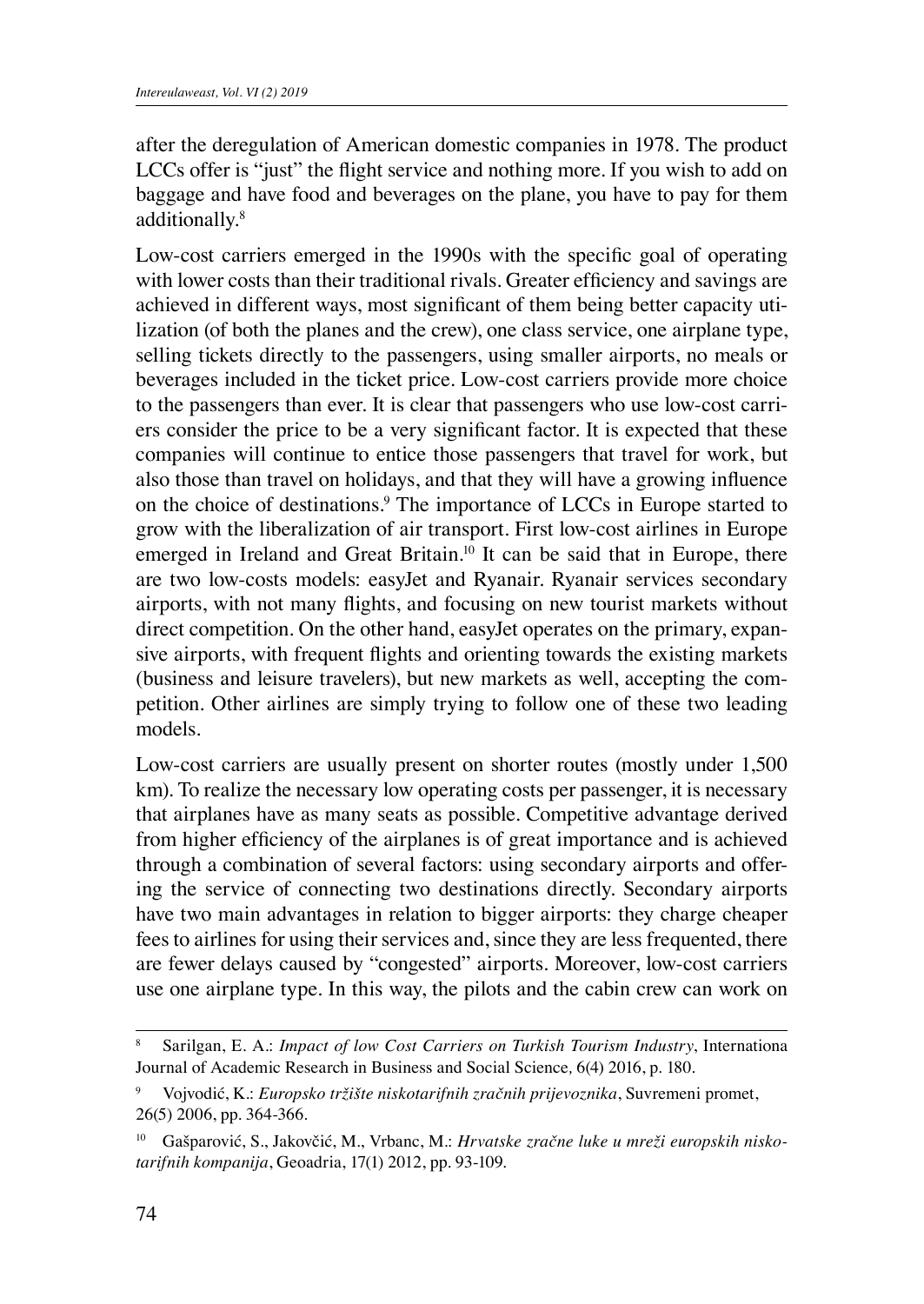every plane in the fleet. LCCs have also used price structure simplification, like setting the price for one direction, based on the offer and demand and the principle that customers pay less if they book the flight earlier. The main reason why low-cost carriers manage to attract passengers is great flexibility and, essentially, low prices. To ensure their long-term survival, LCCs have to do two things: first, they have to preserve their competitive advantages in relation to their conventional competitors. This means they have to bear in mind and focus on the most important features of their low-cost product; secondly, they should become a number one or a number two in the market share. This domination, in combination with low prices, not only provides a powerful, protected position in case new competition enters the market, but also ensures a stable flow of funds for the necessary further development.<sup>11</sup>

# *2.2. STRATEGIES IN LOW-COST AIR TRANSPORT*

Development of low-cost carriers in the last few years has surely revolutionized the air transport industry in all its sectors (airline companies, airplane manufacturers, air traffic controllers and airports). For airports, the effect of attracting LCCs can be summed up in four main areas: marketing, finances, business operations and capital investments. Some regions, especially in Europe, have undergone major transformations from a relatively unknown destination into a tourist center attractive to passengers throughout the year, this being a direct result of LCCs emergence on their airports. Successful development of low-cost airlines has imminently led to the concept of low-cost airports and low-cost terminals. Up until today, there has not been an airport built and developed to service low-cost carriers exclusively, however, many airports that had small or no commercial activity are now revived with the activities offered by LCCs. Also, many airports have developed passenger terminals designated for low-cost business model. The aim of low-cost airline companies is to maximize productivity and minimize costs, and in airports, this is usually achieved by minimizing the turnaround time and reducing the costs of using unnecessary infrastructure and services.<sup>12</sup>

The leading role in low costs is a strategy used by companies to achieve competitive advantage by reducing their costs more than their competition. In the existing literature, most authors point out that low-cost strategy focuses on achieving competitive advantage with lowest costs and cost structure in the

<sup>11</sup> Vojvodić, K.: *Europsko tržište niskotarifnih zračnih prijevoznika*, Suvremeni promet, 26(5) 2006, pp. 364-366.

<sup>12</sup> Graham, A., Papatheodorou, A., Forsyth, P.: *Aviation and tourism: implications for leisure travel*, 2008, Hampshire: Ashgate Publishing Ltd..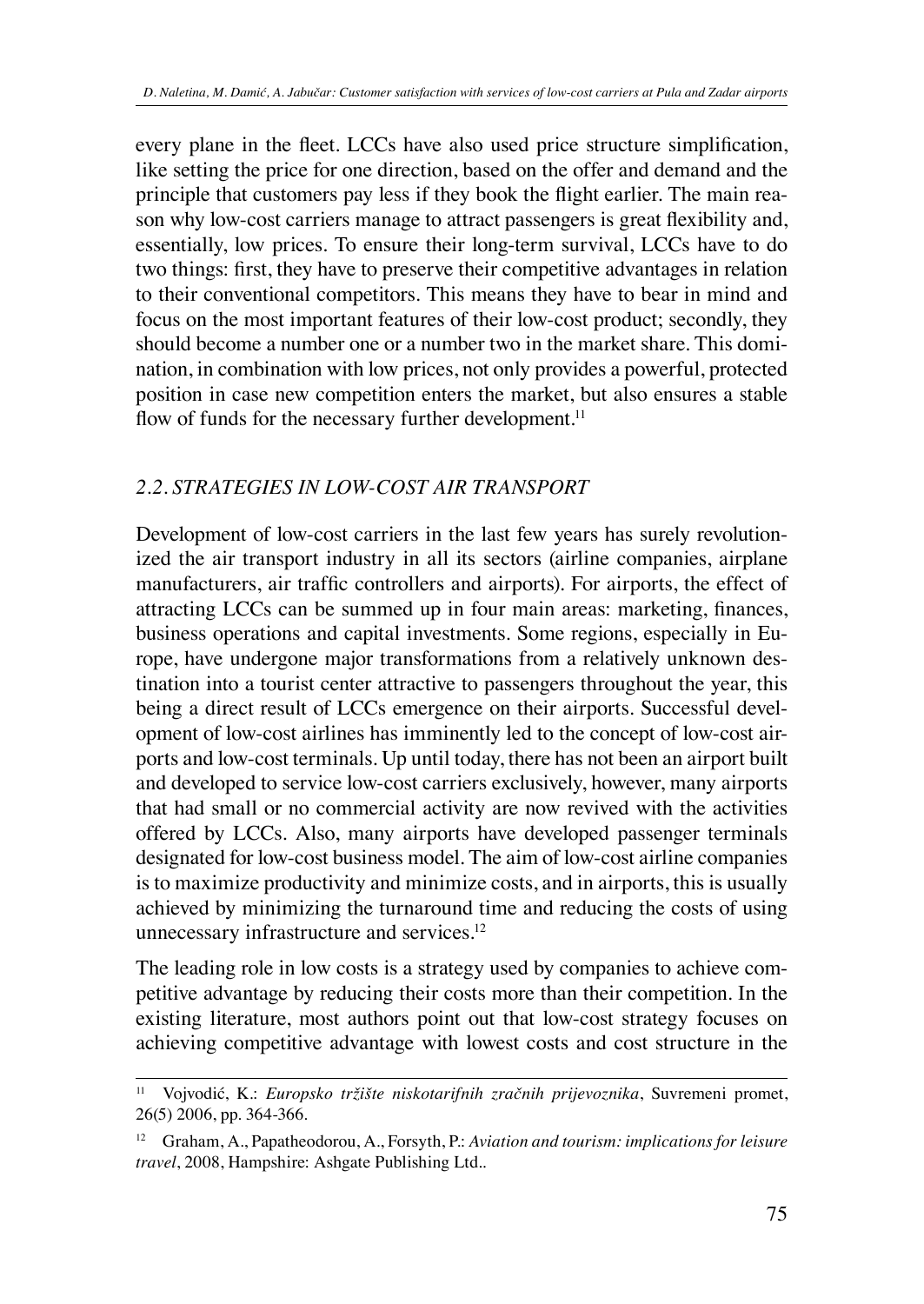industry. The value chain is the basic tool for establishing the costs the competition. Some authors think that globalization and integration processes are the features of new strategies of many industries, which directly influences the development of the economies involved. In the long run, and viewed globally, air traffic is one of the economic branches that are developing very quickly in technological terms. The elements that accelerate this development are first and foremost seen in the development of computer science and telecommunications and the development of modern airplane engines that are fuel-efficient, but increase the range and the speed.<sup>13</sup>

From the carriers' perspective, the main goal in servicing is to maximize profitability by using the available capacities, which is usually expressed through the *load factor*. Transport companies can maximize passenger flow by reducing the costs and prices of their products or services to achieve competitive prices. Some passenger markets are very sensitive to prices, meaning that consumers can easily be persuaded to choose another airline or mode of transport if the price grows above the critical level (demand for travels like *"coach express"* targeting young travelers services is an excellent example of price-sensitivity).<sup>14</sup>

There are different approaches to competitive strategies. *Low-cost* strategy and value chain represent starting points in low-cost air passenger transport. Cost leadership is a strategy where a company tries to remain the one with the lowest costs in its industry. A company that uses the strategy of cost leadership has a wide range of activity and services many segments in the industry, and can even do business with other related industries. The size of the company is often very important for its cost advantage. For the *low-cost* strategy to work for the suppliers, the managers have to carefully re-examine every activity that generates costs and establish what drives the costs. They have to be proactive in restructuring the value chain to eliminate unnecessary steps and low-value activities. Building competitive advantage directly depends on the way how a company manages its *value chain* in relation to the value chains of its competitors. The value chain is a systematic way of studying all the activities that a company performs and the form of their interaction with the aim to analyses the source of competitive advantage. Value chain shows total value that a company creates. The concept is based on monitoring the company as a collection of separate, but connected activities used to create value for the customers i.e. used to shape, manufacture, advertise, sell and distribute products or services.

<sup>13</sup> Krajnović, A., Bolfek, B., Nekić, N.: *Low-cost strategija u zračnom prijevozu putnika*, Oeconomica Jadertina, 4(2) 2014, p. 4.

<sup>14</sup> Page, S.: *Transport and tourism: Global perspectives*, 2005, Harlow: Pearson education, p. 21.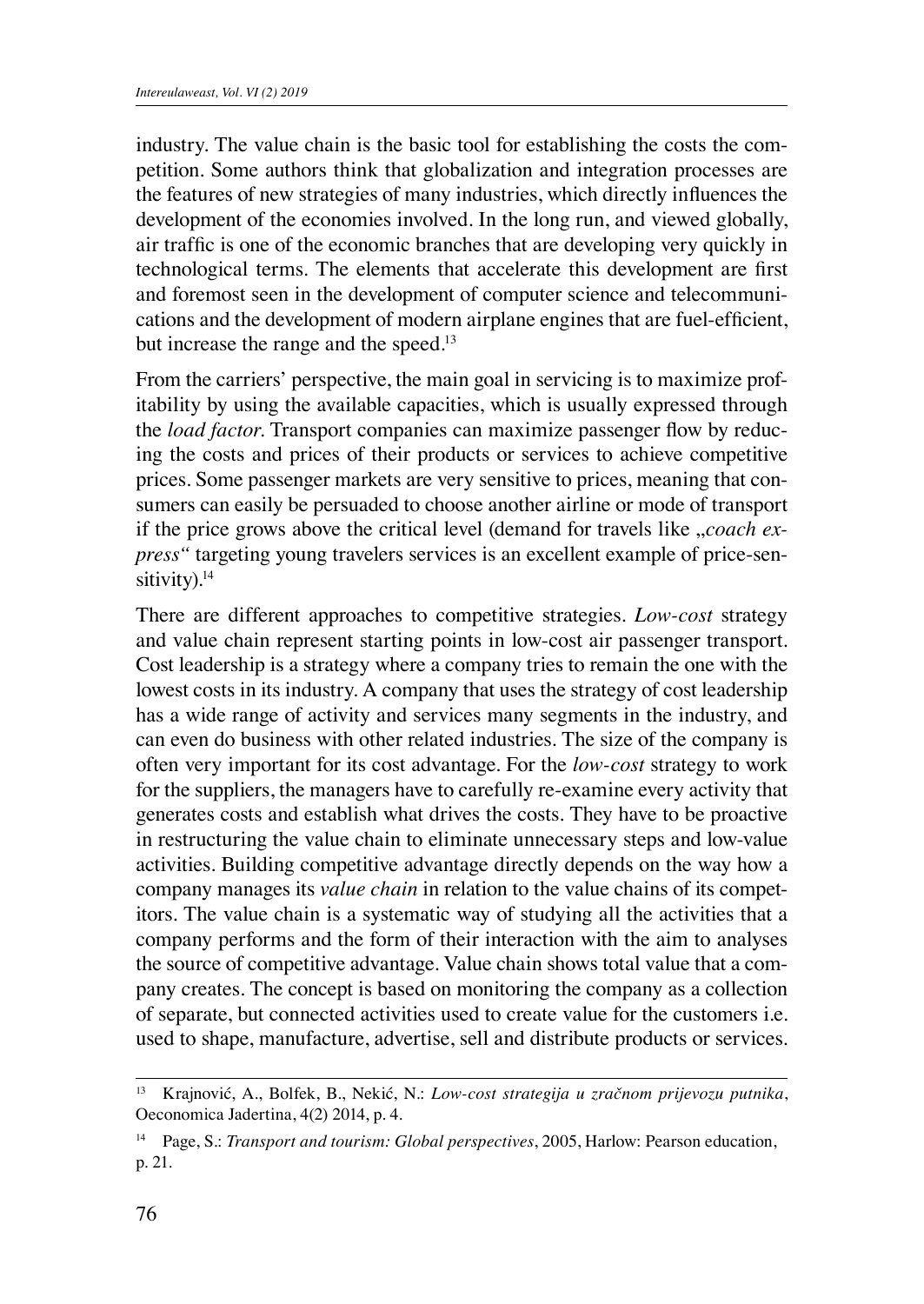A company is divided into strategically important activities in order to understand the behavior of the costs of possible sources of differentiation.<sup>15</sup>

The way airlines form their prices is a complicated process, with many different ticket prices, available according to the time of the travel (season, off-season), class, duration and whether the travel includes a Saturday evening in Europe. Moreover, the price depends on the place where it is bought, along with many other factors.<sup>16</sup> Although there are differences in prices at specific routes, the price span usually narrows down with the flight being longer, so the price per kilometer is lower at longer routes than at shorter ones. For example, ticket prices in Europe are higher per kilometer than in North America, and the prices on the routes between Europe and Asian-Pacific area are lower than between Europe and Africa.<sup>17</sup>

There are only two types of low-cost carriers, those who follow Ryanair and those who follow easyJet. Ryanair cooperates only with secondary airports with relatively small number of flights and focuses on new markets without direct competition. It focuses the attention first and foremost on the costs, which includes putting much pressure on the airports and the suppliers to lower their costs. EasyJet focuses its attention on bigger airports with more traffic and the existing and new markets, accepting the competition. Other LCCs follow one of these two examples, although they strive to be the offspring of those large airlines, which deprives them of the advantage of having low costs like Ryanair and EasyJet.<sup>18</sup>

The number of reservations and actual travels can vary, which suggests that airlines have to form their prices according to the price sensitivity of the market to ensure that the sales price and the price of the seat increase the return for every departure. Different strategies of forming prices include:19

- − uniform price, where the same price is charged to all the passengers on the flight
- − different prices that include market segmenting and offer empty seats at lower prices

<sup>15</sup> Krajnović, A., Bolfek, B., Nekić, N.: *Low-cost strategija u zračnom prijevozu putnika*, Oeconomica Jadertina, 4(2) 2014, pp. 5-6.

<sup>16</sup> Hanlon, P.: *Global airlines*, 2006, Routledge.

<sup>17</sup> Page, S.: *Transport and tourism: Global perspectives*, 2005, Harlow: Pearson education, p. 21.

<sup>18</sup> Krajnović, A., Bolfek, B., Nekić, N.: *Low-cost strategija u zračnom prijevozu putnika*, Oeconomica Jadertina, 4(2) 2014, p. 7.

<sup>19</sup> Page, S.: *Transport and tourism: Global perspectives*, 2005, Harlow: Pearson education, p. 21-22.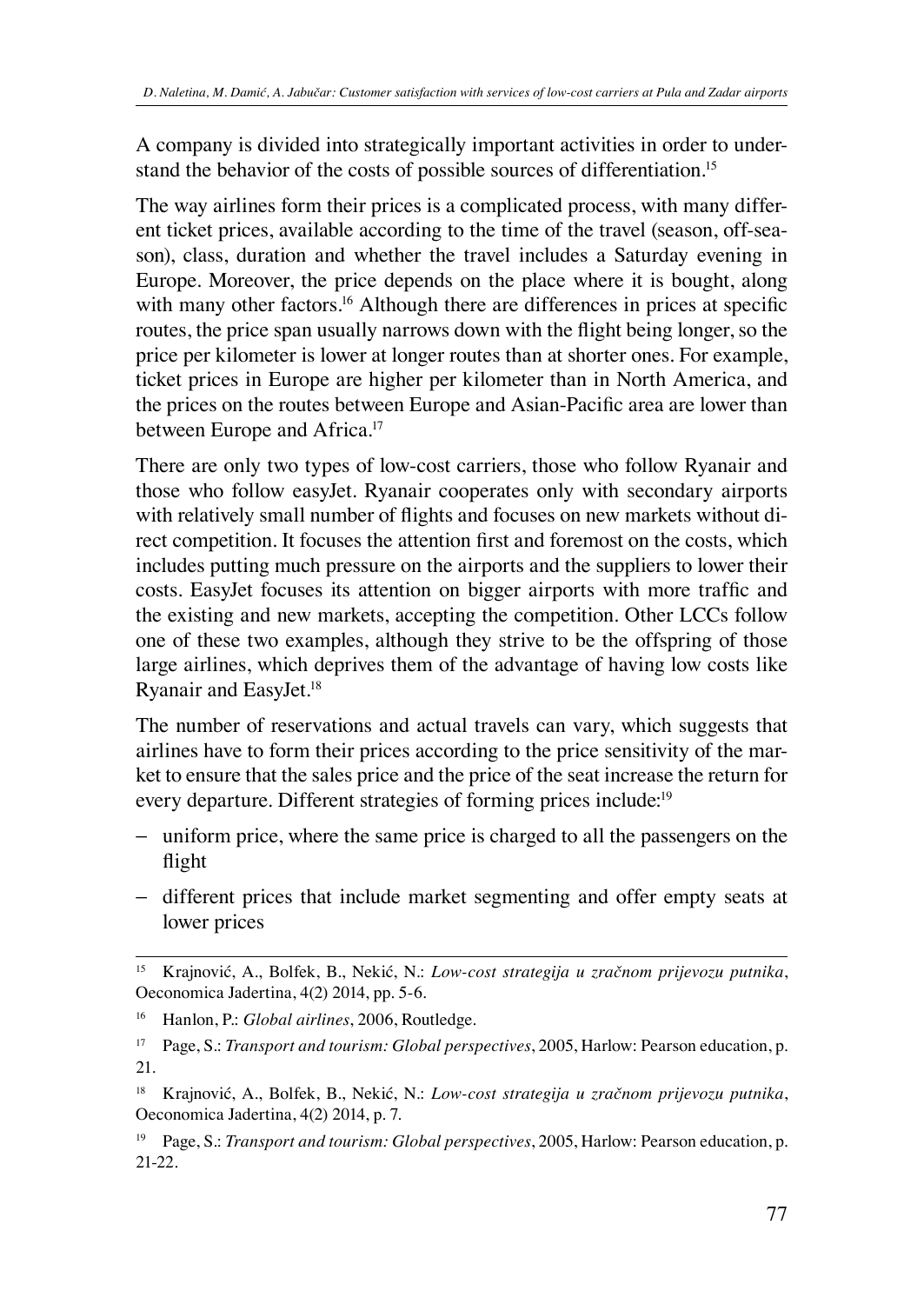- − *yield management,* which includes planning and computer programming for optimization of revenue by choosing optimal combination of the travelers
- − *leg-based* prices (price based on the initial and final destination), where the allocation of the seats is used for maximizing revenue on every segment of the flight and
- − *origin-destination* price model, where complex techniques of linear programming are used to compare if *multi-leg* travel would generate more profit than *single-leg* travels, and in line with that, allocate the seats.

Europe is still the continent with the largest share of low-cost transport market. LCCs mostly dominate in airports, from where they depart and arrive at, and where they yield their negotiating power. Many airports rely on specific lowcost carriers for commercial survival. This ensures that airlines can dictate prices they will pay to the airport; otherwise, LCCs would relocate their operations somewhere else. Time is crucial in LCCs business, so these companies have to ensure that their airplanes are constantly on the move.<sup>20</sup>

# **3. THE AIRPORTS IN PULA AND ZADAR**

Most travels on the LCCs are for leisure, which is a good motivator for the development low-cost transport in Croatian airports, especially those on the Adriatic coast. The second group is business motivated travels. The status of Croatian airports as "business" or "tourist" destination can indirectly be read out from the flight schedule.<sup>21</sup>

## *3.1*. *PULA AIRPORT*

Pula Airport is situated on Valtursko polje, and the first take-off was recorded already in 1911, while civil flights started in 1924, flying to Trieste, Opatija and Ancona.22 Pula Airport is one of nine airports and the fourth busiest in Croatia. By the end of 2009, Pula Airport was operating with LCCs: Ryanair,

<sup>&</sup>lt;sup>20</sup> Manuell, R.: 8 reasons low cost carriers are so cheap  $(2017)$ ,  $01.03.2017$ . Available at: https://www.internationalairportreview.com/article/32697/low-cost-carriers/ (September 4, 2019).

<sup>21</sup> Gašparović, S., Jakovčić, M., Vrbanc, M.: *Hrvatske zračne luke u mreži europskih niskotarifnih kompanija*, Geoadria, 17(1) 2012, p. 103.

<sup>22</sup> Naletina, D., Petljak, K., Sremac, M.: *Empirical research on user satisfaction with the transport and supporting services at Croatian airports*, Pomorstvo, 33(1) 2019, p. 303.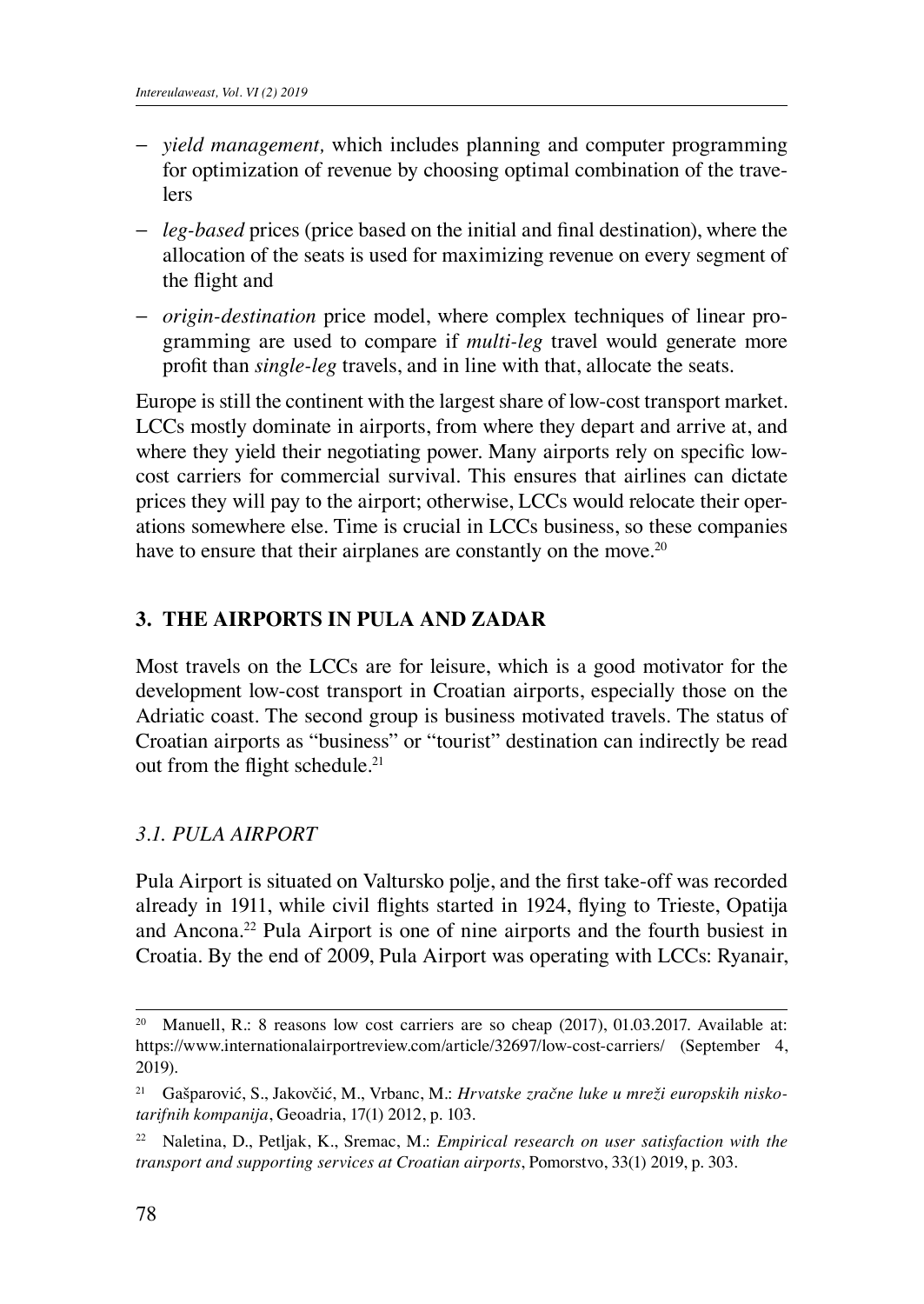Germanwings and Norwegian Air Shuttle. The arrival of low-cost carriers in Pula Airport is most responsible for the sudden growth of passenger traffic in 2006, continuing in the following years. $2<sup>3</sup>$ 

In 2017, British Airways, after three extremely successful airline routes connecting London with Zagreb, Split and Dubrovnik, launched the fourth line of direct flights connecting Pula with Heathrow Airport in London.24 After record values being achieved in June, July, August and September in 2018, when Pula Airport, for the first time in history, reached the number of 100,000 passengers, there followed the successful October. On 18 October 2018, Pula Airport welcomed its 700,000th passenger, which has not been recorded since Croatia gained its independence (Total Croatia News, 17/October/2018). In relation to 2018, in 2019, there were 16% more passengers. The greatest growth was in April, about 60%, then 35% in May, which is the result of the profound joint effort of the Airport management, the Tourist Board of Istria County and the hotel industry, therein boosting the pre- and post-season. Such growth was not expected in July and August, but in October, it again rose by around 30%, which was balanced out to 10% at the end of the year. Therefore, the goal in 2019 is to achieve 770,000 passengers.<sup>25</sup> Graph 1 shows passenger traffic in Pula Airport since 1987 - August 2019.

Into its flight schedule for 2019 to Pula, Jet2.com added Birmingham. The flights to Birmingham started on May 12 and ended on October 13, with once a week flights on Sundays. With Jet2.com, you can fly to five European destinations: London Stansted, Edinburg, Leeds Bradford, Manchester and Birmingham. EasyJet added Amsterdam and Geneva to its schedule for 2019 direction Pula. The flights for Amsterdam lasted from June 25 to September 1, twice a week, on Wednesdays and Sundays. Geneva flights started on June 26 and lasted till August 31 2019, twice a week, on Wednesdays and Saturdays. Easy-Jet connects Pula and eleven European airports: London Gatwick, London Southend, Paris CDG, Liverpool, Bristol, Milan Malpensa, Berlin Schonefeld, Berlin Tegel, Amsterdam, Basel and Geneva.<sup>26</sup>

<sup>23</sup> Vidović, A., Steiner, S., Štimac, I.: *Development potentials of low cost aviation in the Republic of Croatia*, Promet - Traffic&Transportation, 23(6) 2011, pp. 522.

<sup>24</sup> Poslovni dnevnik: *U Hrvatsku dolazi još jedan niskotarifni zračni prijevoznik*, 03.07.2019. Available at: http://www.poslovni.hr/trzista/u-hrvatsku-dolazi-jos-jedan-niskotarifni-zracni-prijevoznik-354992 (September 3, 2019).

<sup>&</sup>lt;sup>25</sup> Glas Istre: Zračna luka Pula "napada" lanjski povijesni rekord: Samo na krilima *Easy Jeta ove godine stiže 150 tisuća putnika* (2019), 27.06.2019, https://www.glasistre.hr/ pula/zracna-luka-pula-napada-lanjski-povijesni-rekord-samo-na-krilima-easyjeta-ove-godine-stize-150-tisuca-putnika-591669 (September 4, 2019).

<sup>26</sup> Pula Airport, https://airport-pula.hr/ (August 8, 2019).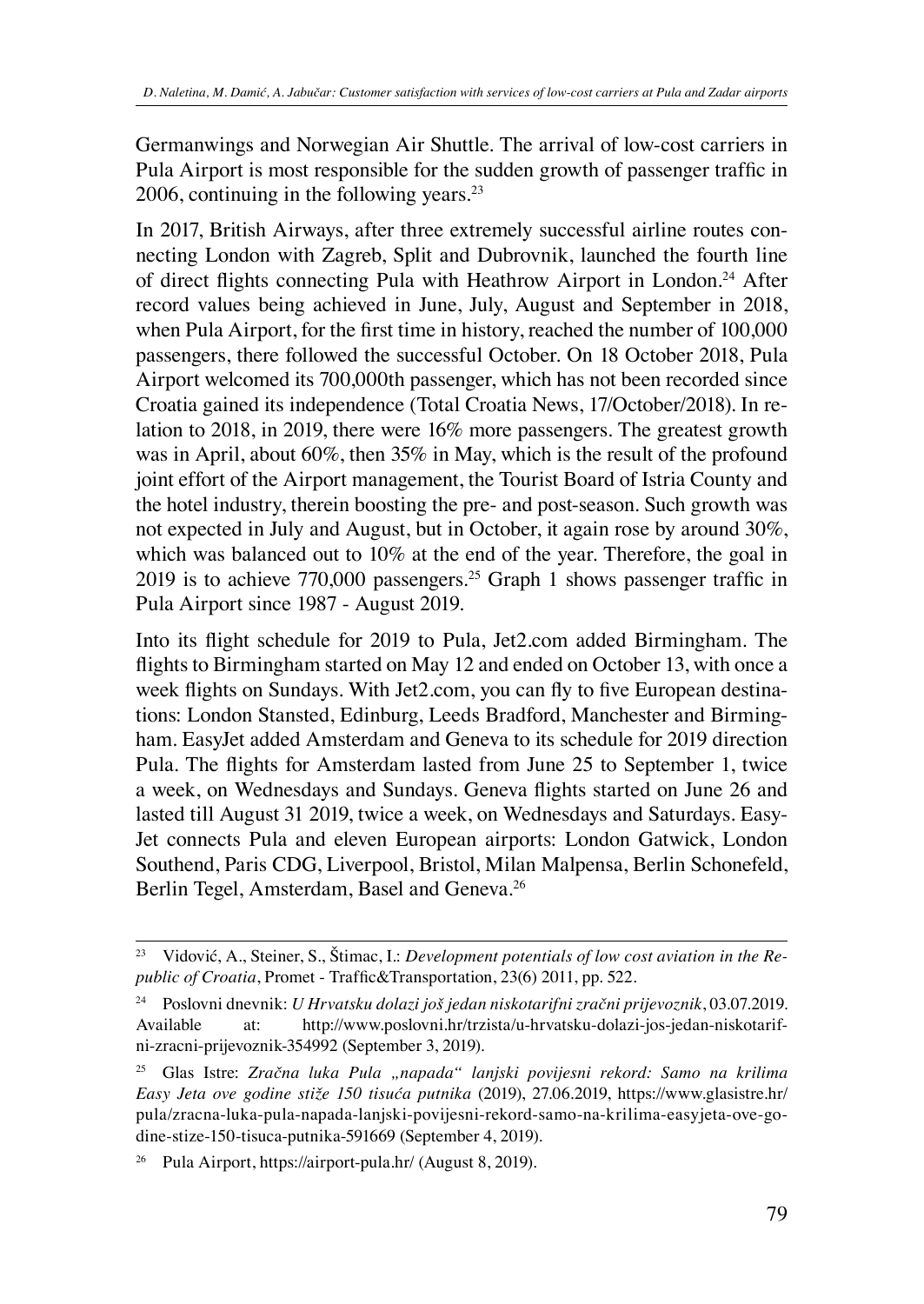

**Graph 1. Passenger traffic in Pula Airport, 1987- 2019-08**

Source: Authors based on the data from Pula Airport, https://airport-pula.hr/poslovno/o-zracnoj-luci/statistika/ (September 3, 2019). (September 3, 2019).

# *3.2. ZADAR AIRPORT*

Zadar Airport (IATA identification code **ZAD**) is one of nine airports in Croatia. Founded in 1968, near the small town of Zemunik Donji, it is situated 7 km east of Zadar. It lies 88 m above the sea level. It is the biggest airport center in Croatia. Because there are two runways (vertically placed), it is able to accept airplanes in all weather conditions. It is specialized for accepting and maintaining firefighting airplanes (Canadair and Air tractors), being their mother airport. It is also the base of Croatian Airforce, certified for the training of professional pilots. It is equipped with: Mi-8, Mi-17, OH-58D, AT-802, CL-415, PC-9, Zlin 242, Bell-206B-3. Lufthansa Flight Academy *InterCockpit*  also uses the facilities of Zadar Airport. **3.2. Zadar Airport**

The importance of low-cost carriers in Croatian airports has been growing in Croatian airports in Croatian airports in Croatian airports in Croatian airports in Croatian airports in Croatian airports in Croatian airports i since 2008. The biggest growth in 2012 was recorded in Zadar Airport as the consequence of the introduction of new Ryanair lines between Zadar and London, Oslo, Stockholm, Bruxelles and Dublin (Gašparović, Jakovčić and Vrbanc, 2012: 105). Zadar Airport plays an important role in connecting northern Dalmatia and Lika with other parts of Croatia and the world, and it is also of great significance to Croatian Airforce. Due to new routes being introduced at the beginning of 2007, the building where passenger terminal is situated was expanded, which made Zadar Airport more suitable for accommodating more passengers. Zadar is a great starting point to any final destination. It is in the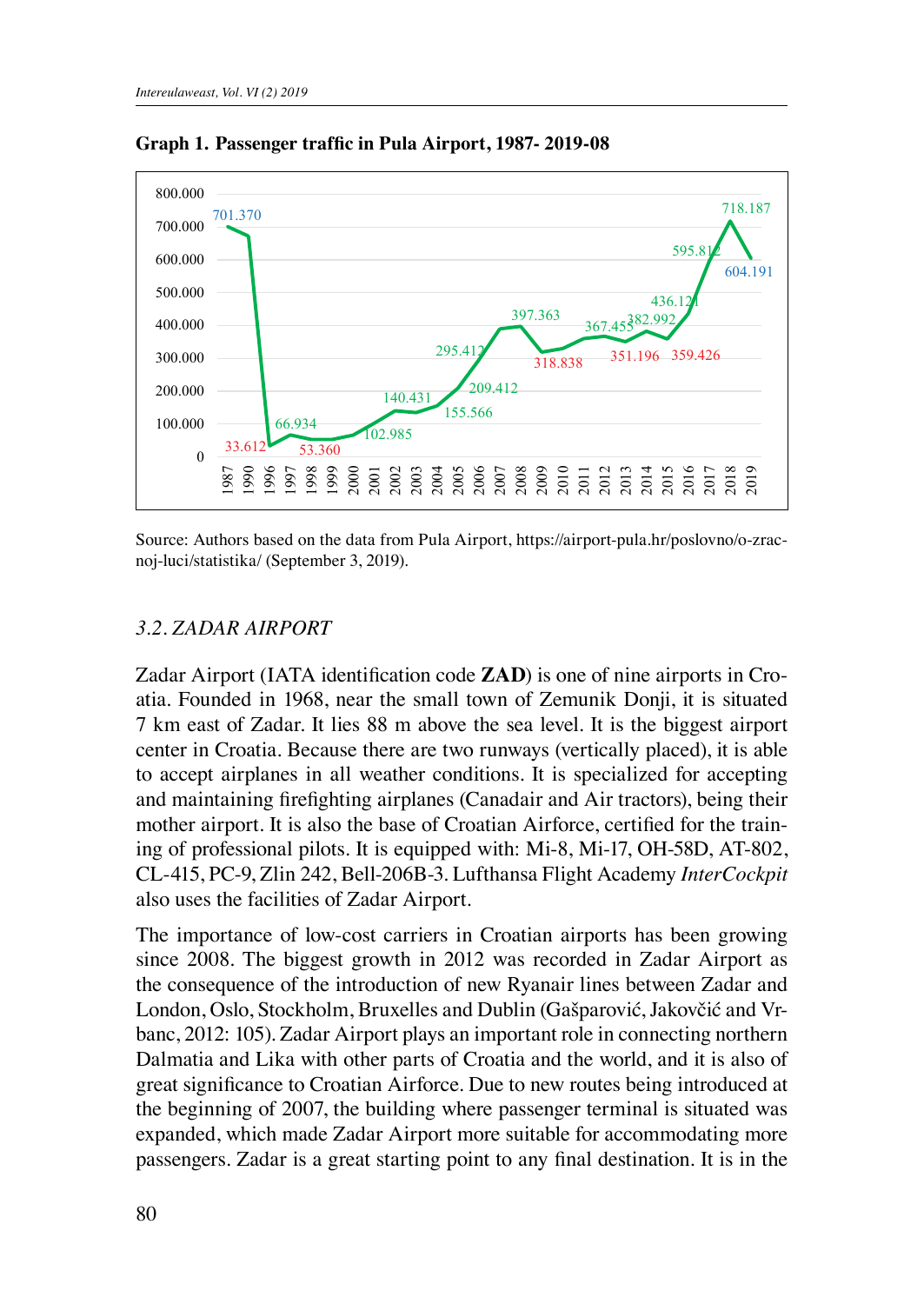middle of the Adriatic, in the center of Dalmatia. Its geographical location guarantees quick access to one of the most renowned and attractive archipelago – NP Kornati islands, made up of 142 islands and islets. Zadar region has many marinas and is considered the nautical center of Dalmatia.<sup>27</sup> Picture 1 shows the map of destinations of Zadar Airport.

Zadar Airport is the only Croatian airport that did not record a drop in the number of passengers during the recession in 2009. However, the real increase has been happening over the last years, and the number of half a million passengers was reached in 2016. The cause of this growth was the arrival of low-cost carriers. *"With its model of cooperation marketing, working with Zadar authorities, Zadar County, Croatian Tourist Board and local tourist boards, Zadar Airport is the pioneer of introducing low-cost carriers in Croatia. Since then, Zadar Airport has been breaking records in passenger traffic year after year."* Irish Ryanair has mostly contributed to this development. It is the largest LCC in the world, and it first started operating in Zadar in 2007. After Ryanair had realized tourist potential of this airport, it opened the base in Zadar in 2012, and soon after, many other airline companies, like Lufthansa, Eurowings, easyJet, and Croatia Airlines started their expansion towards Zadar. Due to the growth, facilitated by the arrival of low-cost carriers, after only a couple of seasons, the recently renovated building with the passenger terminal had to be expanded and renovated again. The flow of passengers for the period between 2015 and 2019 (first 8 months) in Zadar Airport is displayed in Table 1. It can be observed that the biggest growth was achieved in 2017, and that in 2018, Zadar Airport for the first time exceeded the number of 600,000 passengers. If a longer period of time is observed, one can see that previously mentioned increase started in 2007, with the arrival of Ryanair, but with the reconstruction of the passenger terminal the growth was even 82.66%.28

<sup>&</sup>lt;sup>27</sup> Zadar Airport, https://www.zadar-airport.hr/ (August 8, 2019.).

<sup>28</sup> Naletina, D., Petljak, K., Sremac, M.: *Characteristics and the Overview of Air Traffic in the Republic of Croatia*, Pomorstvo, 32(2) 2018, pp. 301-302.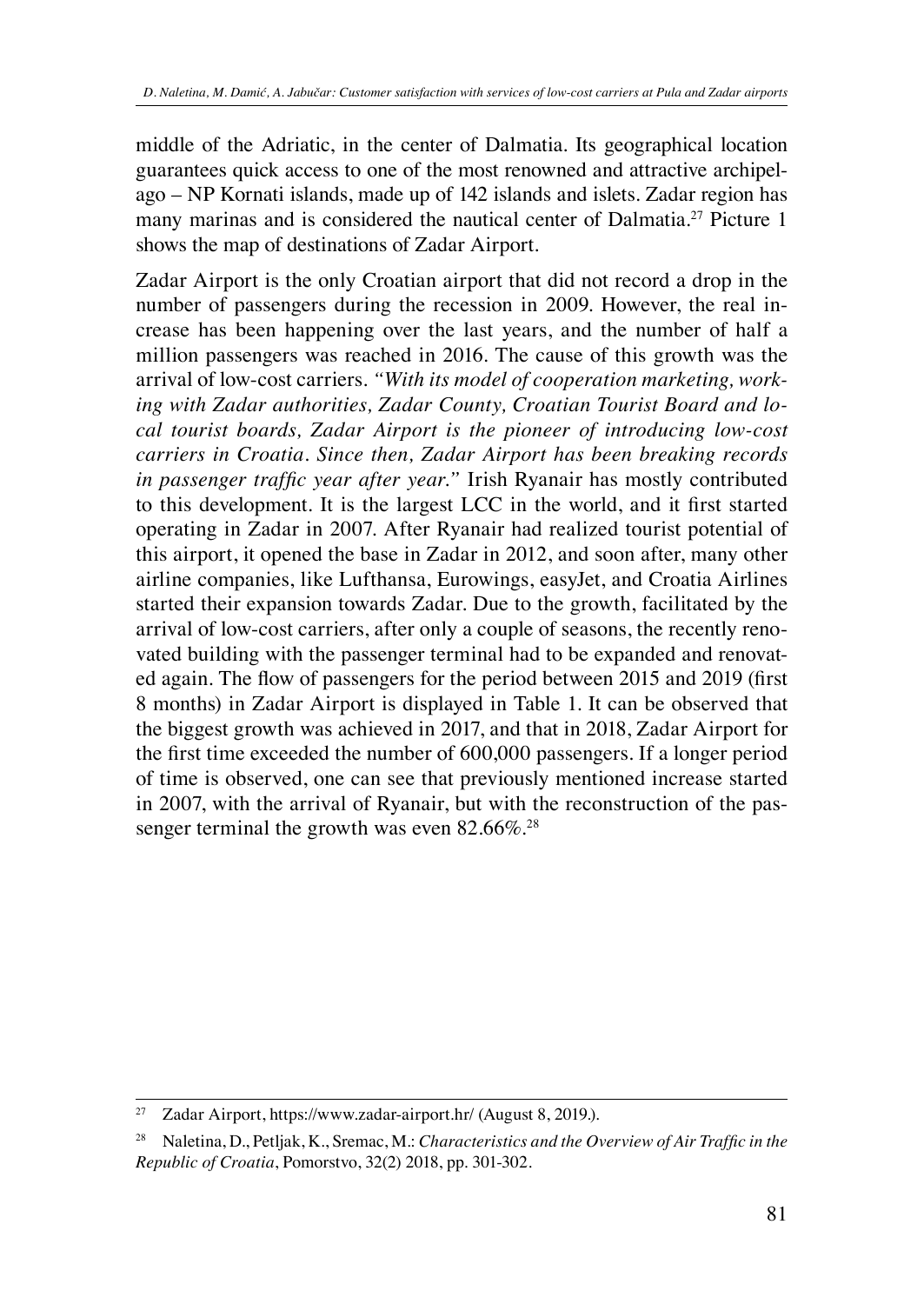| Year                                                                              | 2015    | 2016     | 2017      | 2018    | 2019    |
|-----------------------------------------------------------------------------------|---------|----------|-----------|---------|---------|
| Number of passengers                                                              | 487.652 | 520.226  | 589,468   | 604.039 | 594.314 |
| % of the change in the number of passengers in  <br>relation to the previous year | $0\%$   | $6.68\%$ | $13.31\%$ | 2.5%    |         |

**Table 1. Zadar Airport traffic statistics, 2015-2019-08**

Source: Authors collection based on the data by Zadar Airport, https://www.zadar-airport.hr/ statistika-prometa (September 3, 2019)

On 13 August 2019, ACI Europe published their statistical reports for the first six months of this year. Zadar Airport was one of five busiest airports in Europe in Group 4 – Small reginal airports with up to 5 million passengers. In Group 4, from the beginning of the year, till 30 June 2019, Zadar Airport recorded second biggest growth in Europe, amazing growth of 37.6% in relation to the same period last year. The highest growth rate is recorded in Ohrid Airport, with even 62.9%. In Group 4, in June this year, Zadar Airport is in the fourth place, with 41.8% in relation to June 2018. ACI EUROPE is a European regional organization that gathers 500 airports from 45 European countries. The members of this organization represent 90% of European commercial air traffic, with over 2.3 billion passengers, 21.2 million ton of goods and 25.7 million of airborne operations.<sup>29</sup>

In June, Zadar Airport served almost 124,000 passengers, which is the best monthly result in its history, and by 42% higher than the result in June 2018. This year's June was the strongest month for Zadar Airport, which has reflected on the total half-year indicators. There was the total of 300,000 passengers, which is by 38% more than the same period last year. Just in June, Zadar Airport recorded 746 flights, around 170 more than in May this year, and considering the indications for the summer flight schedule, it is expected that positive trends will continue in the rest of the summer months. It is also expected that this trend will be mostly supported by Ryanair, the 12-year-long partner of Zadar Airport. This company connects Zadar with many European destinations like Berlin, Köln, Dublin etc. Zadar Airport has been developing cooperation with other low-cost carriers, like Eurowings, easyJet and Iberia Express. Iberia Express, as a part of the Spanish Iberia Group, connects Zadar with Madrid during the summer months.30

<sup>29</sup> https://www.zadar-airport.hr/aci-zracna-luka-zadar-medju-5-najboljih-po-rastu-prometa (October 17, 2019)

<sup>30</sup> Poslovni dnevnik: *U Hrvatsku dolazi još jedan niskotarifni zračni prijevoznik*, 03.07.2019, http://www.poslovni.hr/trzista/u-hrvatsku-dolazi-jos-jedan-niskotarifni-zracni-prijevoznik-354992 (September 3, 2019).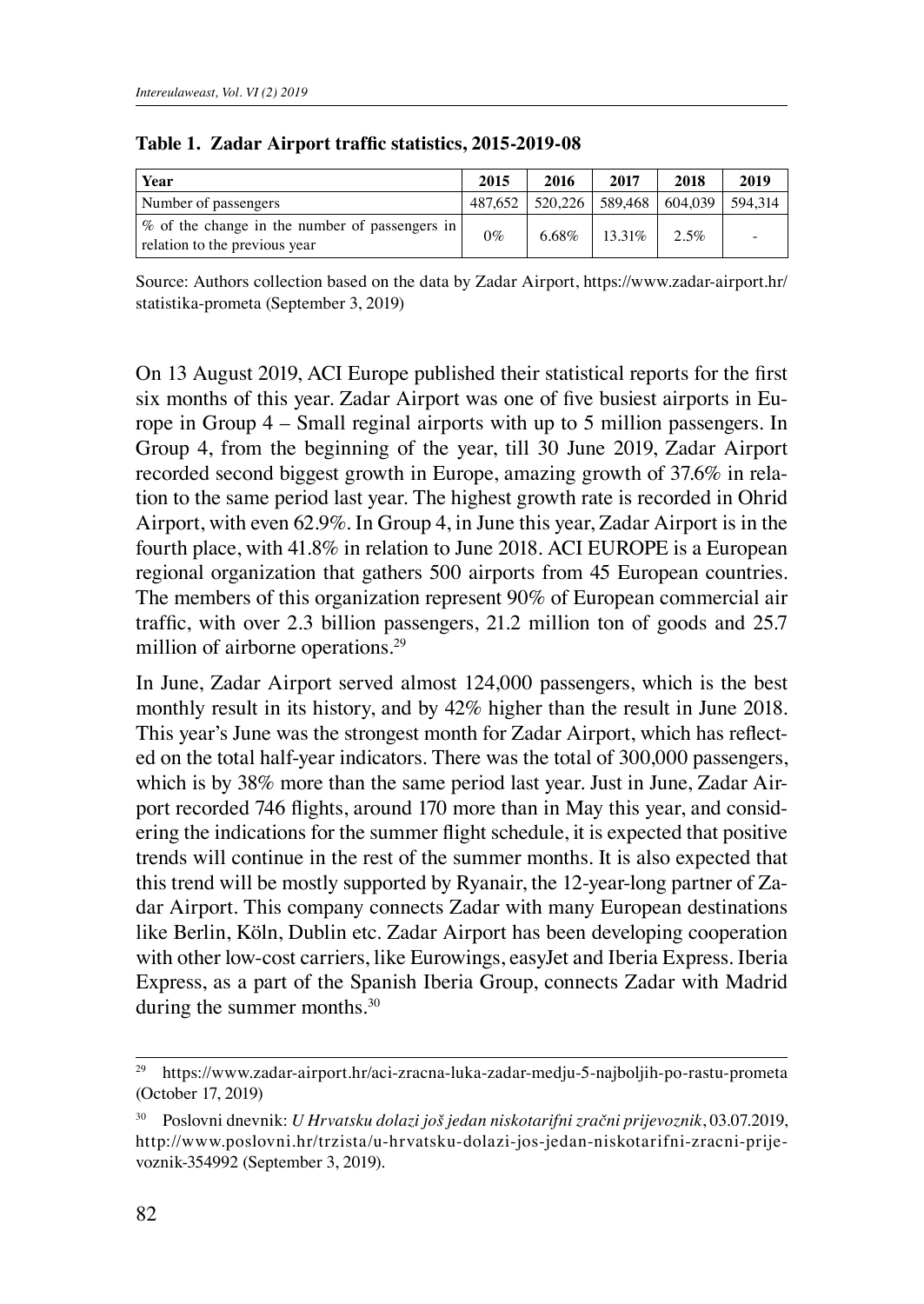## **4. EMPIRICAL RESEARCH ON USER SATISFACTION WITH LOW-COST CARRIERS' SERVICE IN PULA AND ZADAR AIRPORTS**

#### *4.1. LITERATURE OVERVIEW*

In the last years many studies on low-cost air transportation have been published in domestic and scientific literature. In the following chapter, most relevant cognitions from the selected works in domestic and foreign scientific literature are presented.

Dobruszkes<sup>31</sup> (2006) conducts an analysis of European low-cost airline companies and their network. The author suggests that LCCs hold an important role on the market of Western Europe and point out how liberalization results in the development of low-cost carriers and in opening new routes. Furthermore, Štimac, Vidović, Sorić<sup>32</sup> (2009) analyses the influence of low-cost carriers' business activities on air traffic of the Republic of Croatia, with special attention being given to the effects and development of Zagreb Airport. Based on the research results, they conclude that, in Croatia, the number of low-cost carriers will grow in the future, which will boost the traffic in airports.  $Gábor<sup>33</sup>$ (2010) investigates how the expansion of the EU has changed the European market, focusing primarily on the changes in the network and the structure of the LCCs and establishing key differences among them, posing the fundamental question of the paper: What changes have influenced the expansion of the EU through the European network of low-cost carriers? In the conclusion of the paper, the author answers to the question by concluding that, since the expansion of the EU in 2005, the basic characteristics of the route network of LCCs have not changed considerably, although the networks have become denser and the number of destinations has increased.

Vidović, Steiner and Štimac<sup>34</sup> (2011) define the criteria of modelling of the applicable low-cost activities in Croatian air transport in the relevant content of

<sup>34</sup> Vidović, A., Steiner, S., **Štimac**, I.: *Development potentials of low cost aviation in the Republic of Croatia*, Promet - Traffic&Transportation, 23(6) 2011, pp. 519-527.

<sup>31</sup> Dobruszkes, F.: *An analysis of European low-cost airlines and their networks*, Journal of Transport Geography, 14(4), 2006, pp. 249-264.

<sup>32</sup> Štimac, I., Vidović, A., Sorić, V. *Utjecaj niskotarifnih zrakoplovnih kompanija na prometne učinke Zračne luke Zagreb*, 12<sup>th</sup> International Conference on Transport Science -ICTS 2009 -Transport science, profession and practice, 2009, Available at: https://bib.irb.hr/datoteka/409248.Utjecaj\_niskotarifnih\_zrakoplovnih\_kompanija\_na\_prometne\_uinke\_Zrane\_ luke\_Zagreb.pdf (September 5, 2019).

<sup>33</sup> Gábor, D.: *Low-cost Airlines in Europe: Network Structures After the Enlargement of the European Union*, Geographica Pannonica, 14(2) 2010, pp. 49-58.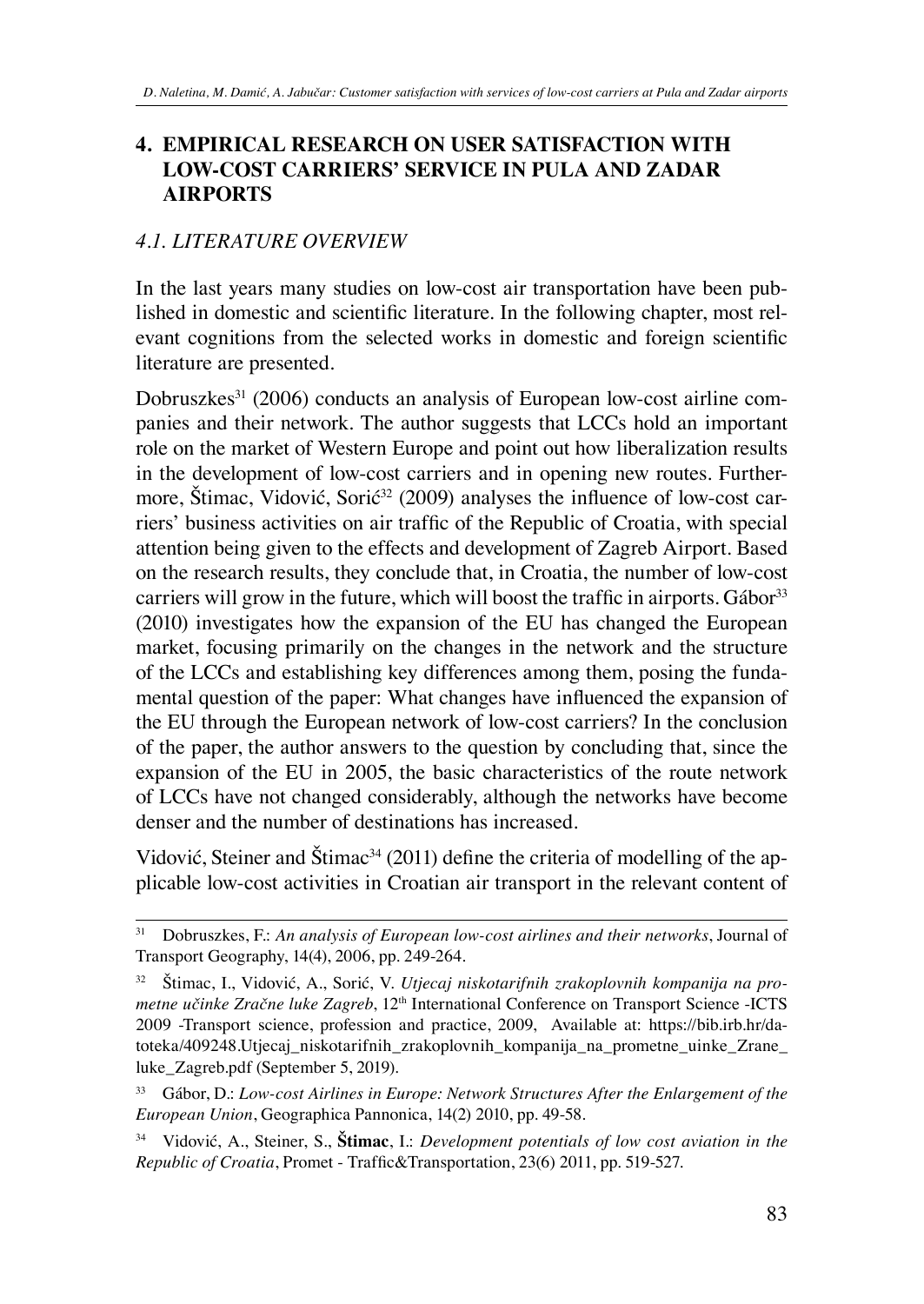fleet management, route networking and traffic-technological processes. The paper analyses the dynamics of the operations of LCCs in the structure of air traffic in the Republic of Croatia and the influence on the status of the traffic at the airports and the national company. By testing the proposed model, the authors conclude that it is impossible to realize the propositions of the model, especially because of the financial aspect of such a project. However, it is possible to test the effectiveness of such a model in theoretical simulations. Despite many challenges, the low-cost business model is sustainable in Europe, like it has been in the USA for years. On the other hand, Gašparović<sup>35</sup> (2011) analyses the influence of air traffic on tourism in coastal Croatian region of Primorska Hrvatska. The author sees the extreme seasonality which is in line with the tourist flow. In the pre- and off-season, conventional flights prevail. Special significance in air traffic of Primorska Hrvatska lies in the LCCs that are marked with highly prosperous development.

Bilotkach, Gaggero and Piga<sup>36</sup> (2012) look into the presence of drops in prices over time as an indicator of an active *"yield management" (*a strategy based on the activity of selling the product or the service to the right client, at the right time and at the right price) of two leading European low-cost carriers that were observed daily from June 2002 till June 2003. The findings show how "*yield*" management is effective during the increment of the flight occupancy factor. Furthermore, the interventions made by the *"yield"* management intensify and exert a stronger influence on specific routes. If the pressure of competition drops, it enables the companies to adopt a more standard approach to price forming. The *"yield"* management interventions are more effective in the increment of occupancy factors on the routes where the combination of customers is heterogeneous (it includes passengers that travel in free time, for business or visiting family). The research is completed with the conclusion that on the market with a homogeneous customer base, no significant *"yield"* management is recognized. Krajnović, Nekić and Bosna<sup>37</sup> (2016) confirm that lowcost air traffic has a positive influence on the economy, especially if viewed from the aspect of tourism. Since Croatia is a tourist country, it has especially influenced the development of certain airports, first and foremost those that are situated in Primorska Hrvatska. The market share of the LCCs in Croatia grew from 4% in 2004 to 36% in 2008.

<sup>35</sup> Gašparović, S.: *Zračni promet i turizam Primorske Hrvatske*, Geoadria, 16(2) 2011, pp. 155-187.

<sup>36</sup> Bilotkach, V., Gaggero, A. A., Piga, C. A.: *Airline pricing under different market conditions: Evidence from European Low-Cost Carriers*, Tourism Management, Vol. 47 2015, pp. 152-163.

<sup>37</sup> Krajnović, A., Nekić, N., Bosna, J. *Utjecaj niskotarifnih zrakoplovnih kompanija na gospodarstvo s posebnim osvrtom na turizam*, Oeconomicus, 1(1) 2016, pp. 91-108.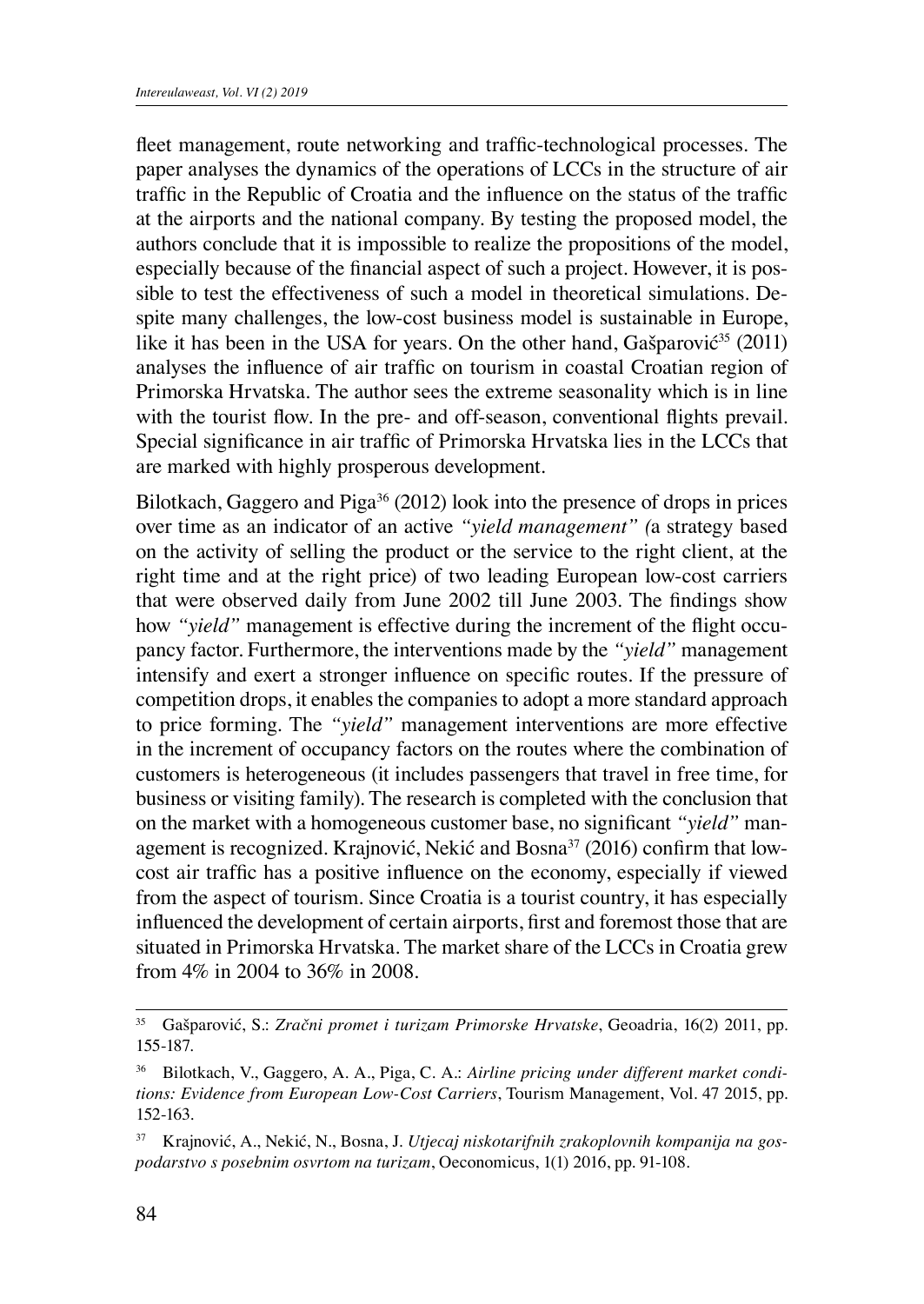Mandić, Teklić and Petrić<sup>38</sup> (2017) state that, although the expansion of LCCs coincides with the growth of tourist demand in Croatia (and the rest of the world), their emergence on the Croatian market happened relatively recently. In order to investigate the effects of the entrance of the LCCs on the Croatian market, the authors conducted a primary research with the aim of establishing their effect on the business success of the airports. LCCs bring a significant portion of income to the airports in question and this specifically concerns those along the Croatian coastline. The conclusion is, based on several factors, like the growing numbers of passengers in these airports and the data from the empirical research, that low-cost carriers bring more activity during the season, so they should be included in the strategies planned for future development of Croatian destinations.

Miočić, Klarin and Vidić<sup>39</sup> (2018) investigate the profile and attitudes of the tourists, users of LCCs in Zadar and Zadar County on a random sample of 866 respondents that have spent at least two nights in Zadar County. The research results show the tourists act in line with the tourist trends and how their arrival is motivated by different elements, not just by "the sun and the sea", but they also want new experiences and adventures.

Lim and Lee<sup>40</sup> (2019) compare the perception of the quality of the services of the conventional airline companies and the low-cost carriers. The competition between the conventional and the LCCs is stronger on the global market and many analyses confirm significant differences in the perception between the two types of companies. The authors base their conclusion that competition between the two has become fiercer on the LDA topic model. Naletina, Petljak and Sremac<sup>41</sup> (2019) conducted an empirical research on the satisfaction of the users of air traffic and the supporting services in Croatian airports. The results of the primary research suggest that when buying tickets, customers put the price and safety first. Users are not satisfied with the price-quality ratio of the service, as well as with the prices of parking and hospitality services offered at

<sup>38</sup> Mandić, A., Telkić, M., Petrić, L.: *The effects of the low cost carriers presence on airport performance: evidence from Croatia*, Tourism and Hospitality Management, 23(1) 2017, pp. 17-34.

<sup>&</sup>lt;sup>39</sup> Miočić, B. K., Klarin, T., Vidić, G.: The application of sustainable tourism indicators: Evidence from Croatia, In Vrontis, D., Weber, Y., Valletta, T. (Eds.) *Proceedings of 11th Annual Conference of the EuroMed Academy of Business: Research Advancements in National and Global Business Theory and Practice*, 2018 (January), pp. 834-848.

<sup>40</sup> Lim, J., Lee, H. C.: *Comparisons of service quality perceptions between full service carriers and low cost carriers in airline travel*, Current Issues in Tourism, 2019, pp. 1-16.

<sup>41</sup> Naletina, D., Petljak, K., Sremac, M.: *Empirical research on user satisfaction with the transport and supporting services at Croatian airports*, Pomorstvo, 33(1) 2019, pp. 92-101.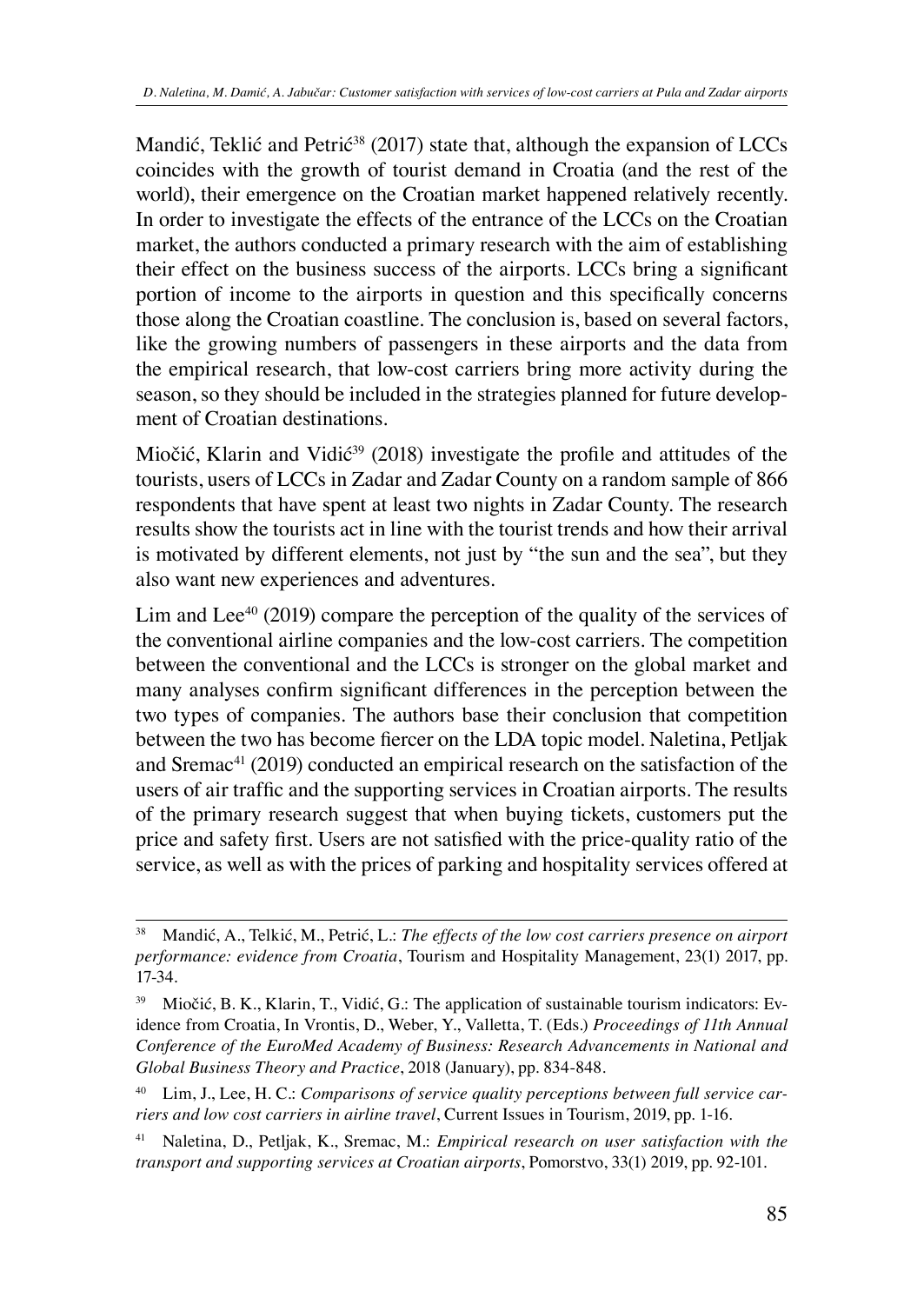the airports. Furthermore, customer satisfaction can be observed through three elements: additional services, user satisfaction with the additional services and user satisfaction with the staff and prices of additional services. In the conclusion, the authors state that, because of further development of air transport, special attention should be placed on safety and development of higher standard of air transport. Also, they point out that focus should be placed on satisfaction of the customers and on monitoring the quality, since these two elements lead to passengers.

### *4.2. RESEARCH INSTRUMENT*

For the purposes of the paper, a primary research was conducted. A highly structured questionnaire with 34 questions was used as the research instrument. The respondents filled out the online questionnaire made in Google Docs. The questionnaire was divided into three parts. The first part consisted of 6 closed-ended questions about socio-demographic characteristics of the respondents (age, gender, residence, education, work status, income). The second part of the questionnaire was comprised of 21 questions focusing on establishing the frequency with which the respondents use the services of low-cost carriers, the reasons … In the third part there were 7 questions. Two questions related to their opinions on the importance of specific factors when deciding on which airline to use. In those questions, the respondents expressed their level of agreement with the statements regarding their satisfaction with Croatian airports on the Likert scale (1 = strongly disagree, 2 = disagree, 3 = neutral,  $4 =$  agree and  $5 =$  strongly agree). Other questions (2 closed-ended and 3 open-ended questions) in the last part of the questionnaire, they expressed their attitude towards the chance for using the LCCs services in the future.

To gain as valid answers as possible, the authors used a combination of methods like the secondary and primary data analysis and personal interviews. Moreover, to make the questionnaire available to as many people, they shared the link leading to the questionnaire designed in Google Docs on social networks. The questionnaire was designed based on the previous research listed in the overview of the domestic and foreign literature.

#### *4.3. RESEARCH RESULTS*

216 respondents participated in the research. 52% were male and 48% (103) female respondents. The biggest age group was between 18 and 35%, with 206 respondents (95.4%). Only 7 respondents were between the ages of 36 and 55, 2 of them were below 18 and only 1 respondent was older than 56. Most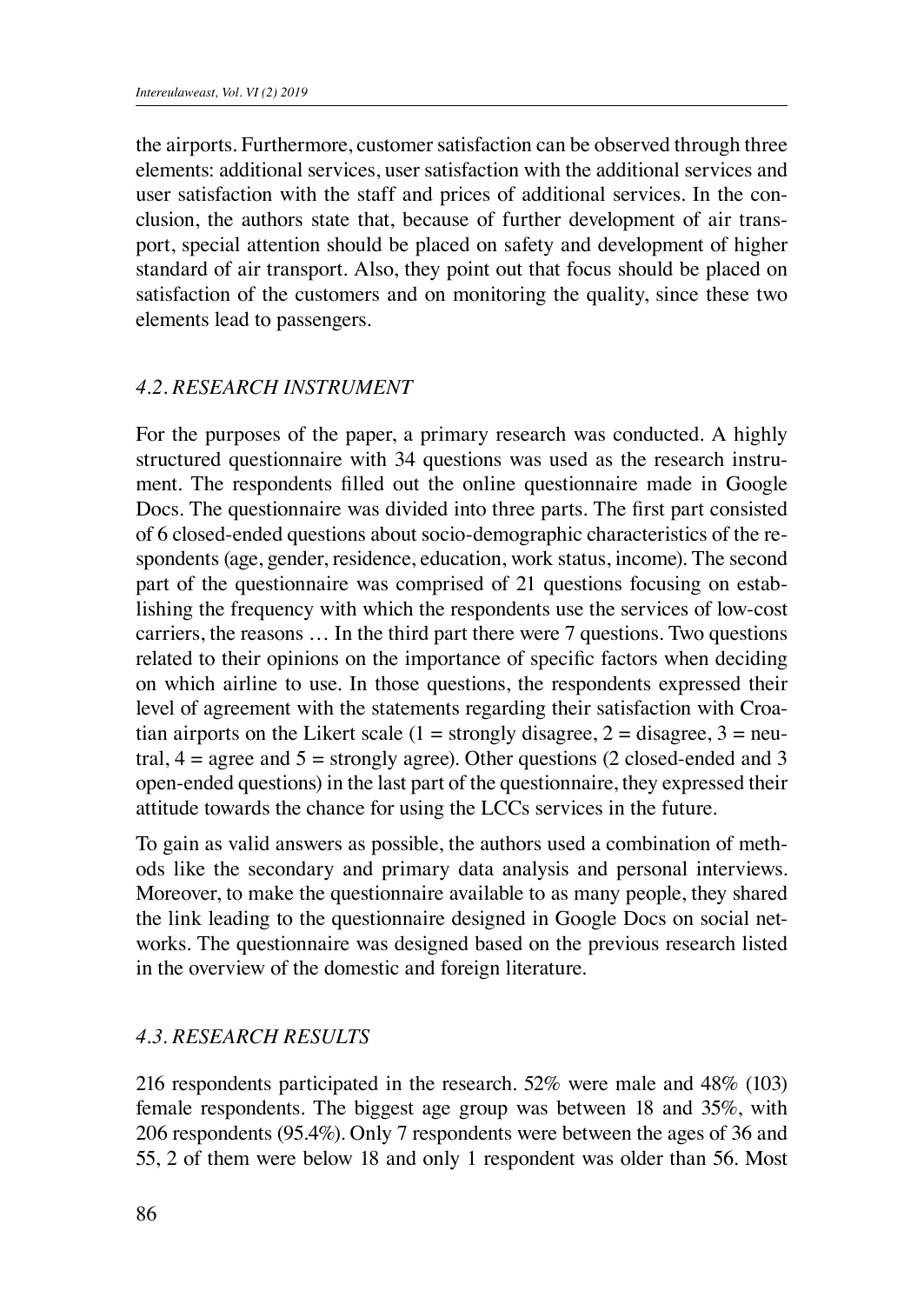respondents are students (38%) and 34% of them have a university degree. 46 respondents are with a high school diploma and  $23$  claim they have a PhD or a Master's degree. Only 2 of them said they had finished secondary education.

Graph 1. shows that most respondents that are employed have permanent employment (36%). Then follow those that are employed through the Student Service Centre (32%) and the fewest respondents have part-time jobs (4%).



#### **Graph 1. Work status of the respondents**   $G \cup A$  work status of the respondents of the respondents of the respondents of the respondents of the respondents of the respondents of the respondents of the respondents of the responding of the responding of the respond

Source: primary research Source: primary research

If we look at the personal monthly income (Graph 2), we see that there is an equal share of those with the income between 1,501 and 3,500 HRK and those with the income between 5,501 and 7,500 HRK (21.30%). There are 26 respon-<br>dants without a manthly income (12.4%) dents without a monthly income (12.4%).  $t_{\text{max}}$  with the including inverse  $\left(\frac{1}{2}, \frac{1}{2}, 0\right)$ .



# **Graph 2. Personal monthly income**  (12.4%).

Source: primary research Source: primary research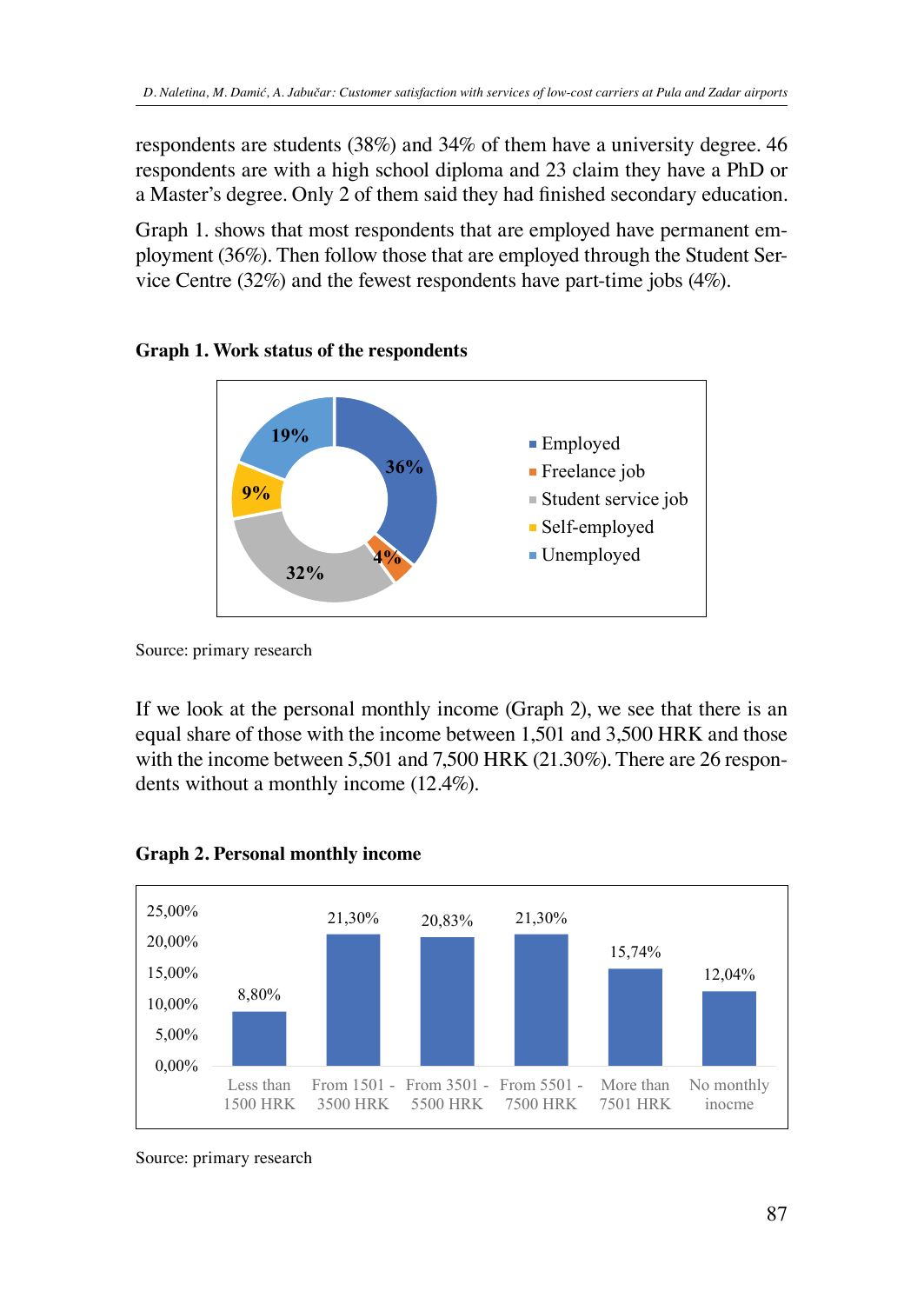Research results show that most respondents prefer conventional/traditional airlines to low-cost carriers. 53% of them prefer conventional/traditional companies, while 47% prefer LCCs. 127 (59%) have used the services of a LCC  $\overline{R}$ (e.g. Ryanair) and 89 respondents (41%) have not used their services. Regard- $(v.g.$  Kyanari) and  $\sigma$  respondents  $(47\%)$  have not used their services. Regarding the quality of the services provided by the LCCs, 75 (35%) respondents state they think the LCCs services are good, while the highest number of the respondents (48%) say the service quality is questionable. respondents (48%) say the service quality is questionable.

Graph 3 shows the airports that were most often used by the respondents for flying to the selected destinations. In the first place, there is Zagreb Airport with 42% followed by Zadar Airport with 42%, followed by Zadar Airport with 26%, Pula with 18% and others with  $7\%$ . Also, 7% of the respondents have used other domestic airports, as well as foreign: Vienna, Budapest, Venice, Munich and Ljubljana.



**Graph 3. Airports chosen for flying to selected destinations** 

Source: primary research

Low-cost carriers the respondents have flown with from Pula Airport are presented in Graph 4. Ryanair is the leading carrier with 54%, followed by Eurowings  $(22%)$  and easyJet  $(18%)$ .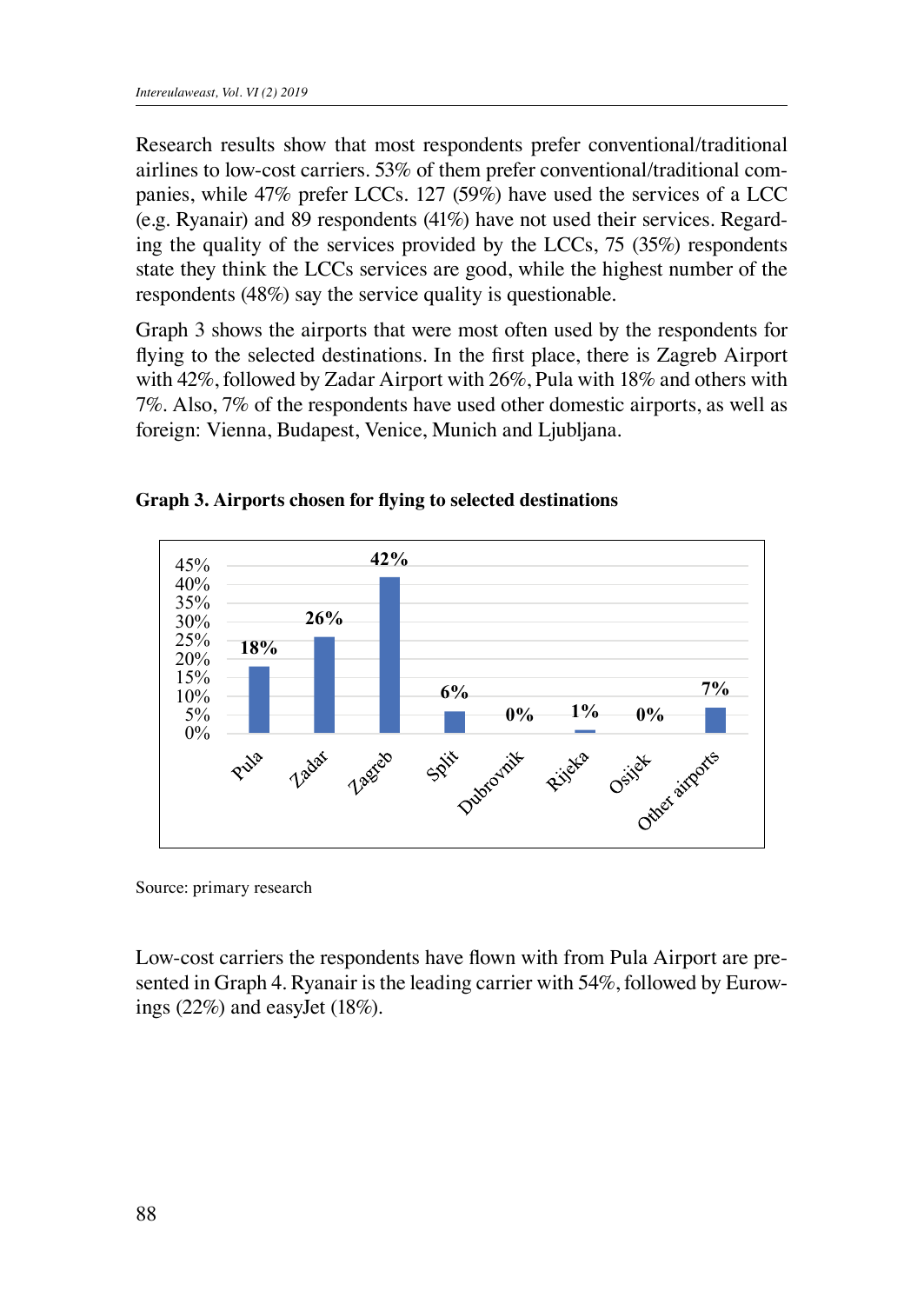$G$ raph 4. Low-cost carriers the respondents have flown with flown with from Pula Airport  $\mathcal{E}$ 



**Graph 4. Low-cost carriers the respondents have flown with from Pula Airport 3% 3%** Graph 4. Low-cost carriers the respondents have flown with from Pula Airport

Source: primary research Source: primary research

Graph 5 displays the low-cost carriers the respondents have flown with from  $\alpha$  and  $\alpha$  and  $\alpha$  are non-cost carriers the respondents have now if what from there are Eurowings  $(4\%)$ . Norwegian and Air Serbia have been used by 6% of the respondents. Graph 5 displays the low-cost carriers the respondents have flown with from Zadar Airport.  $\epsilon$ Spondents.

**Graph 5. Low-cost carriers the respondents have flown with from Pula Airport**  Graph 5. Low-cost carriers the respondents have flown with from Pula Airport



Source: primary research

The respondents state that they rarely (44%) or sometimes use the LCC services. Only 12% of the respondents (Graph 22) use these services very often.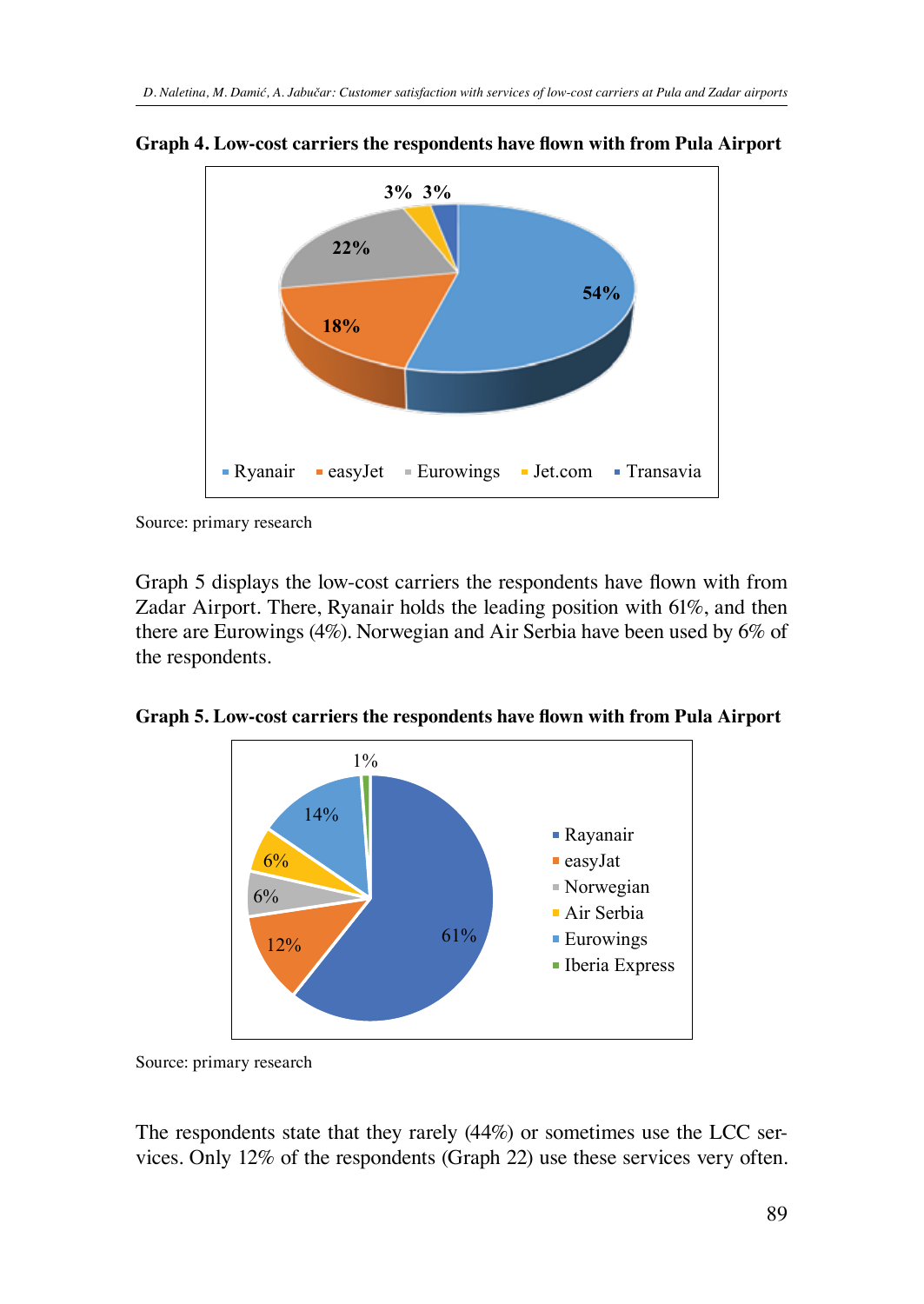Most of them say they use the services because of the affordable prices (66%), and then there is the frequency of the flights (17%), and the availability of the transport  $(11 \%)$ .

When deciding about which carrier to choose (Table 1), the respondents see the price as the most important factor, and then there is the possibility of booking them online and the availability of the destinations and the availability of the tickets. Since the very business policy of LCCs in relation to conventional airline companies lies in the low prices, it can be concluded that they employ their business strategy well. The respondents deem food and beverage offer as least important, which is in line with the business strategy of low-cost carriers because, as a rule, they do not offer such services.

**Table 1. The importance of the factors influencing the process of decision-making about purchasing the ticket for the specific LCC**

| <b>FACTOR</b>                                                      | <b>MEAN</b> |
|--------------------------------------------------------------------|-------------|
| Safety                                                             | 3.93        |
| Speed                                                              | 3.72        |
| Price                                                              | 4.28        |
| Ticket availability                                                | 3.98        |
| Destination availability                                           | 4.00        |
| Staff service                                                      | 3.49        |
| Food and beverage                                                  | 3.01        |
| Cleanliness                                                        | 3.60        |
| Commodity                                                          | 3.49        |
| Punctuality                                                        | 3.82        |
| Schedule and flight frequency                                      | 3.80        |
| Flight delay                                                       | 3.52        |
| Web page transparency                                              | 3.66        |
| Online booking                                                     | 4.02        |
| Payment mode                                                       | 3.95        |
| Compensation for flight delay                                      | 3.59        |
| Additional service (e.g. additional baggage)                       | 3.57        |
| Compensation for additional services (e.g. for additional baggage) | 3.55        |
| Promotional activities                                             | 3.34        |
| LCC <sub>s</sub> reviews                                           | 3.49        |
| Loyalty programs                                                   | 3.23        |
| Plane fleet used by the carriers                                   | 3.37        |
| Pre-flight services                                                | 3.17        |
| Access – the airport is on good location                           | 3.72        |

Source: primary research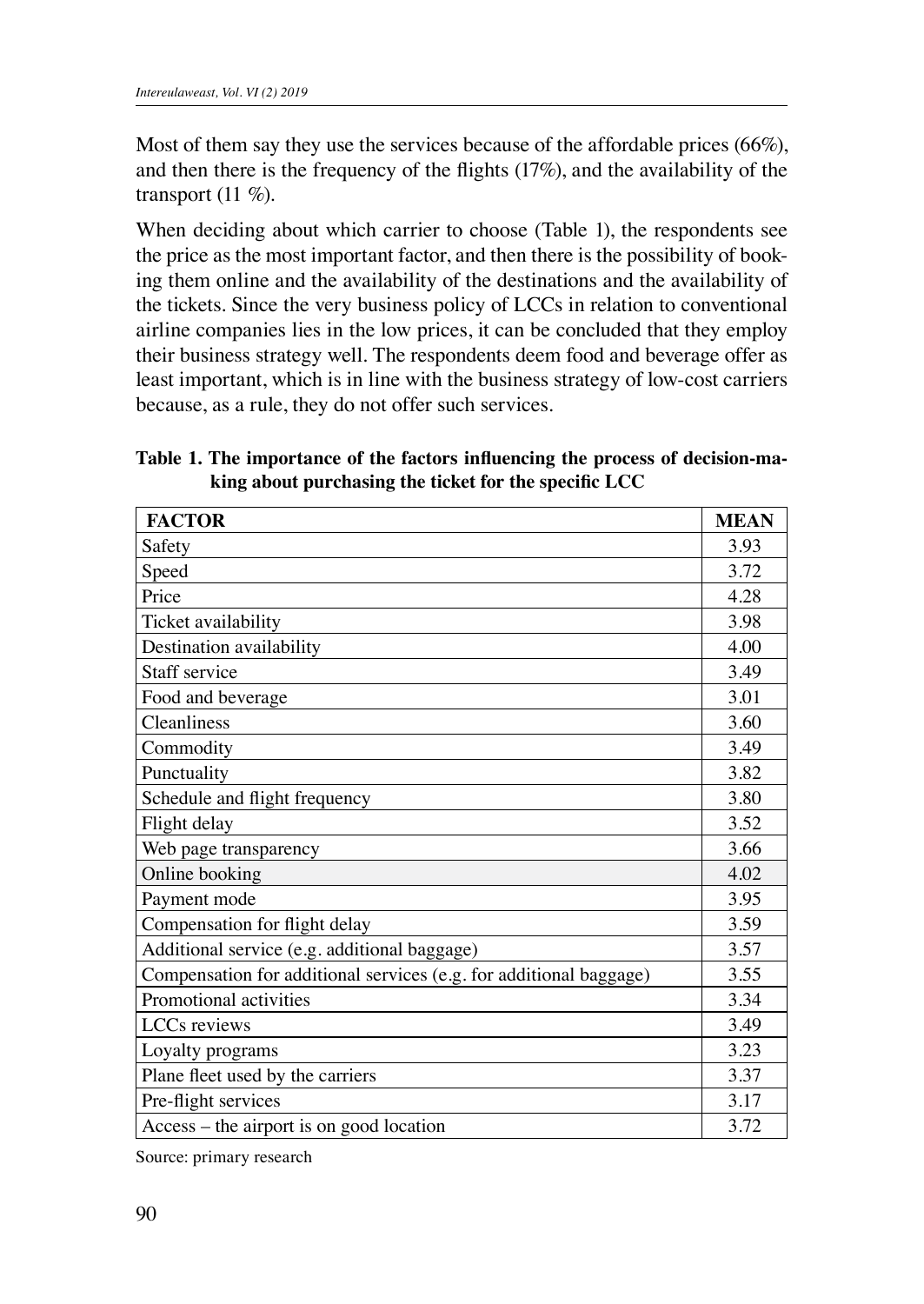Table 2 shows the level of user satisfaction with the LCC service. Most respondents are satisfied with the price of the ticket regarding the provided service and speed of buying the tickets via the Internet, then follow those satisfied with payment possibilities and good transparency of the web page. The fewest respondents are satisfied with the food and beverages.

|                                                                                                              | <b>MEAN</b> |
|--------------------------------------------------------------------------------------------------------------|-------------|
| Flight safety is at high level.                                                                              | 3.67        |
| I am satisfied with the ticket price considering the provided service.                                       | 3.86        |
| Staff service is at high level.                                                                              | 3.58        |
| I am satisfied with the served food and beverage.                                                            | 3.24        |
| I am satisfied with the cleanliness.                                                                         | 3.52        |
| I am satisfied with the comfort during the flight.                                                           | 3.35        |
| I am satisfied with the punctuality of the departures and arrivals from<br>and to the selected destinations. | 3.60        |
| I am satisfied with the availability of the destinations.                                                    | 3.59        |
| I am satisfied with the schedule and the number of flights.                                                  | 3.63        |
| I am satisfied with the payment possibilities.                                                               | 3.80        |
| I am satisfied with the offer od additional services (e.g. additional<br>baggage).                           | 3.45        |
| The compensation for additional services is acceptable e.g.<br>compensation for additional baggage).         | 3.33        |
| Good web page transparency.                                                                                  | 3.70        |
| I am satisfied with the speed of buying tickets via the Internet.                                            | 3.86        |
| I am satisfied with the speed customer service of the airline responds to<br>an inquiry.                     | 3.54        |
| I am satisfied with the airplane fleet used by the LCCs.                                                     | 3.48        |
| I am satisfied with the access to the airport i.e. the airport used by the<br>LCCs is on good location.      | 3.47        |

| Table 2. User satisfaction with the LCC service |  |
|-------------------------------------------------|--|
|                                                 |  |

Source: primary research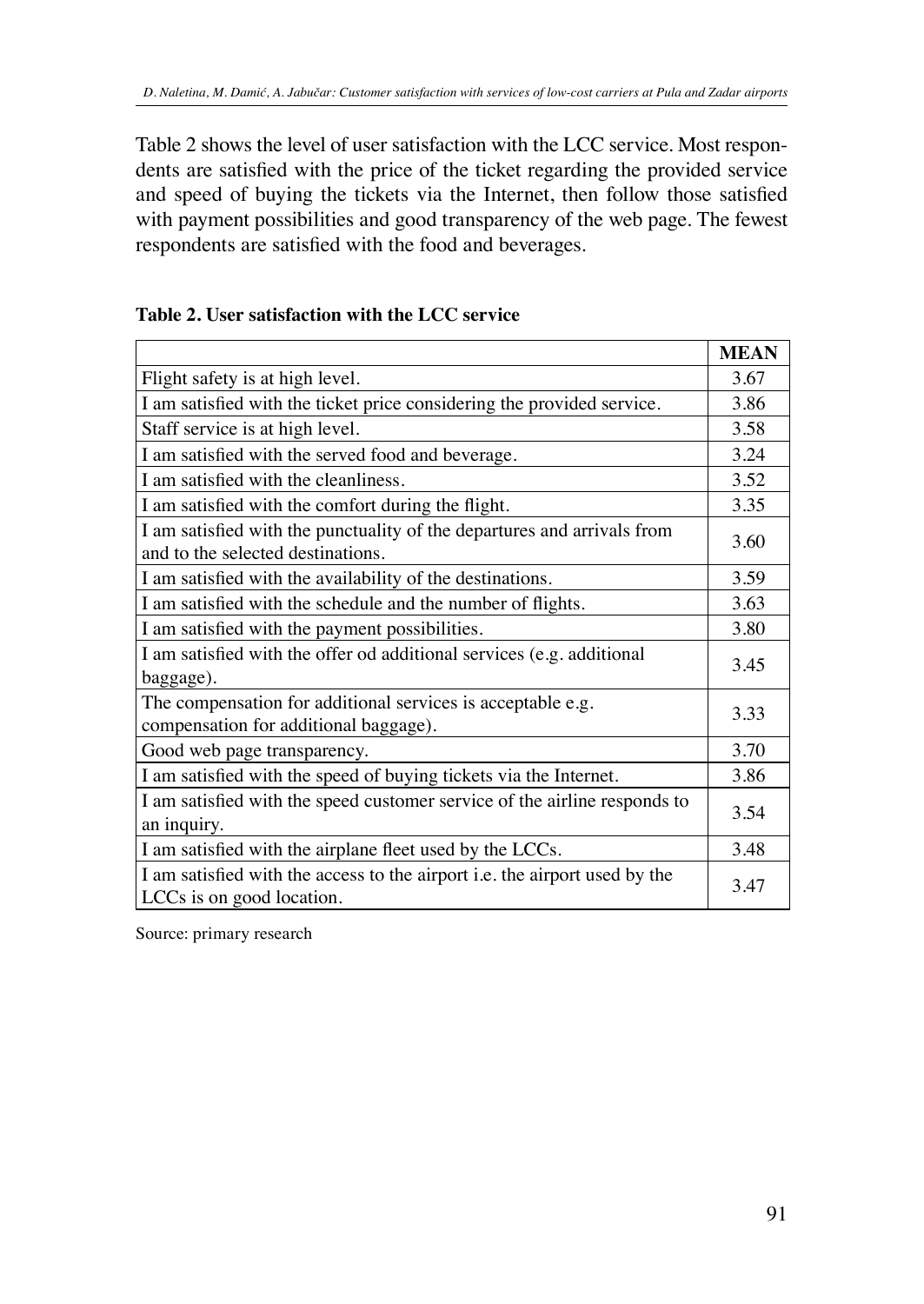| Factor                                            |                             | N   | <b>Mean</b> | <b>P-value of</b><br>difference |  |
|---------------------------------------------------|-----------------------------|-----|-------------|---------------------------------|--|
|                                                   | <b>LOW-COST CARRIER</b>     | 97  | 3.2268      |                                 |  |
| <b>Flight delay</b>                               | <b>CONVENTIONAL CARRIER</b> | 113 | 3.0088      | .010                            |  |
| Loyalty                                           | <b>LOW-COST CARRIER</b>     | 97  | 4.5876      |                                 |  |
| programs                                          | <b>CONVENTIONAL CARRIER</b> | 113 | 4.0088      | .000                            |  |
| I am satisfied                                    | <b>LOW-COST CARRIER</b>     | 97  | 3.5876      |                                 |  |
| with the flight<br>commodity                      | <b>CONVENTIONAL CARRIER</b> | 113 | 3.4779      | .002                            |  |
| Good web page                                     | <b>LOW-COST CARRIER</b>     | 97  | 3.3608      |                                 |  |
| transparency                                      | CONVENTIONAL CARRIER        | 113 | 3.3363      | .012                            |  |
| I am satisfied                                    | <b>LOW-COST CARRIER</b>     | 97  | 3.4948      |                                 |  |
| with the speed of<br>buying the tickets<br>online | <b>CONVENTIONAL CARRIER</b> | 113 | 3.4956      | .012                            |  |
| <b>Cleanliness</b>                                | <b>LOW-COST CARRIER</b>     | 97  | 3.4330      | .007                            |  |
|                                                   | <b>CONVENTIONAL CARRIER</b> | 113 | 3.2920      |                                 |  |

**Table 3. Important properties regarding preference of particular type of carrier**

Source: primary research

It is concluded that the key factors influencing user satisfaction with the LCC services are: flight delays, loyalty programs, commodity, web page transparency and cleanliness. But, as it can also be observed in Table D, the speed of completing the ticket purchase online at LCCs is not satisfactory. Low-cost carriers have to work on advancing the system for buying tickets online to ensure shorter time necessary for a successful purchase.

To establish whether there is a propensity to prefer LCCs because of the time when the ticket reservation will occur, the Chi-Square test was conducted, and the results (p.v.  $= .0131$ ) show that this statement is not significant. Also, the same test was conducted to determine if there is a propensity to prefer LCCs regarding the level of income, and the results ( $px = .254$ ) suggest that this is also not the case.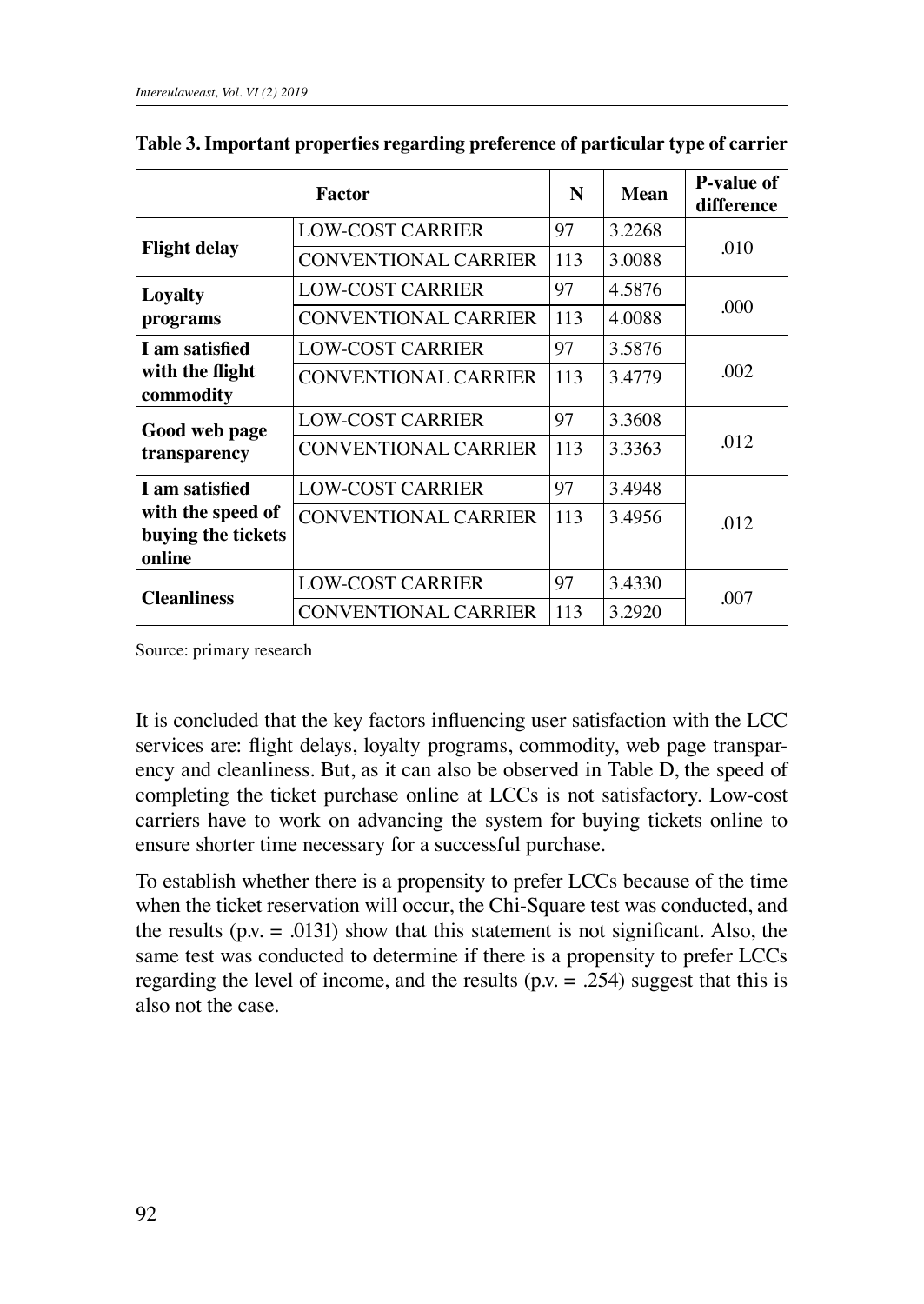|                                   |                                 |                  | Low-cost<br>carriers             | <b>Conventional</b><br>carriers | Total  |
|-----------------------------------|---------------------------------|------------------|----------------------------------|---------------------------------|--------|
|                                   | <b>Other</b>                    | Count            | 25                               | 12                              | 37     |
| ports<br>Zagreb<br><b>Airport</b> | $%$ within group                | 67.6%            | 32.4%                            | 100.0%                          |        |
|                                   | Pula<br><b>Airport</b><br>Zadar | Count            | 26                               | 60                              | 86     |
|                                   |                                 | % within group   | $30.2\%$                         | 69.8%                           | 100.0% |
|                                   |                                 | Count            | 17                               | 18                              | 35     |
|                                   |                                 | $%$ within group | 48.6%                            | 51.4%                           | 100.0% |
|                                   |                                 | Count            | 29                               | 23                              | 52     |
| Airport                           |                                 | $%$ within group | 55.8%                            | 44.2%                           | 100.0% |
| <b>Total</b>                      |                                 | Count            | 97                               | 113                             | 210    |
| $%$ within group                  |                                 | 46.2%            | 53.8%                            | 100.0%                          |        |
|                                   | Value                           | df               | Asymp. Sig. (2-sided) P.V. Value |                                 |        |
| Pearson Chi-<br>Square            | $17.614^a$                      | 3                | .001                             |                                 |        |

**Table 4. Preference toward low-cost carriers dependent on location of the airport**

Source: primary research

Table 4 shows that there is a difference in the level of accepting LCCs depending on the airport. The respondents that use the services of Zadar and Pula Airports prefer the services of low-cost carriers while the passengers in Zagreb Airport prefer those of traditional airlines.

Out of 216 respondents, 193 (89%) would recommend flying with a LCC, while 23 (11%) would not. Some of the suggestions proposed by the respondents for improving the quality of the service are: to improve the safety, to improve the commodity, to become more accessible from urban areas and not only from towns or smaller cities, free baggage, better service quality etc. However, certain number of respondents thinks everything works well, and LCCs should not change anything.

# *4.4. LIMITATIONS AND RECOMMENDATIONS FOR FUTURE RESEARCH*

There are several limitations to this research. First, the sample of 216 respondents is not a big sample to consider it relevant for the area of Croatia and then for the area beyond its borders. The conclusions based on the answers cannot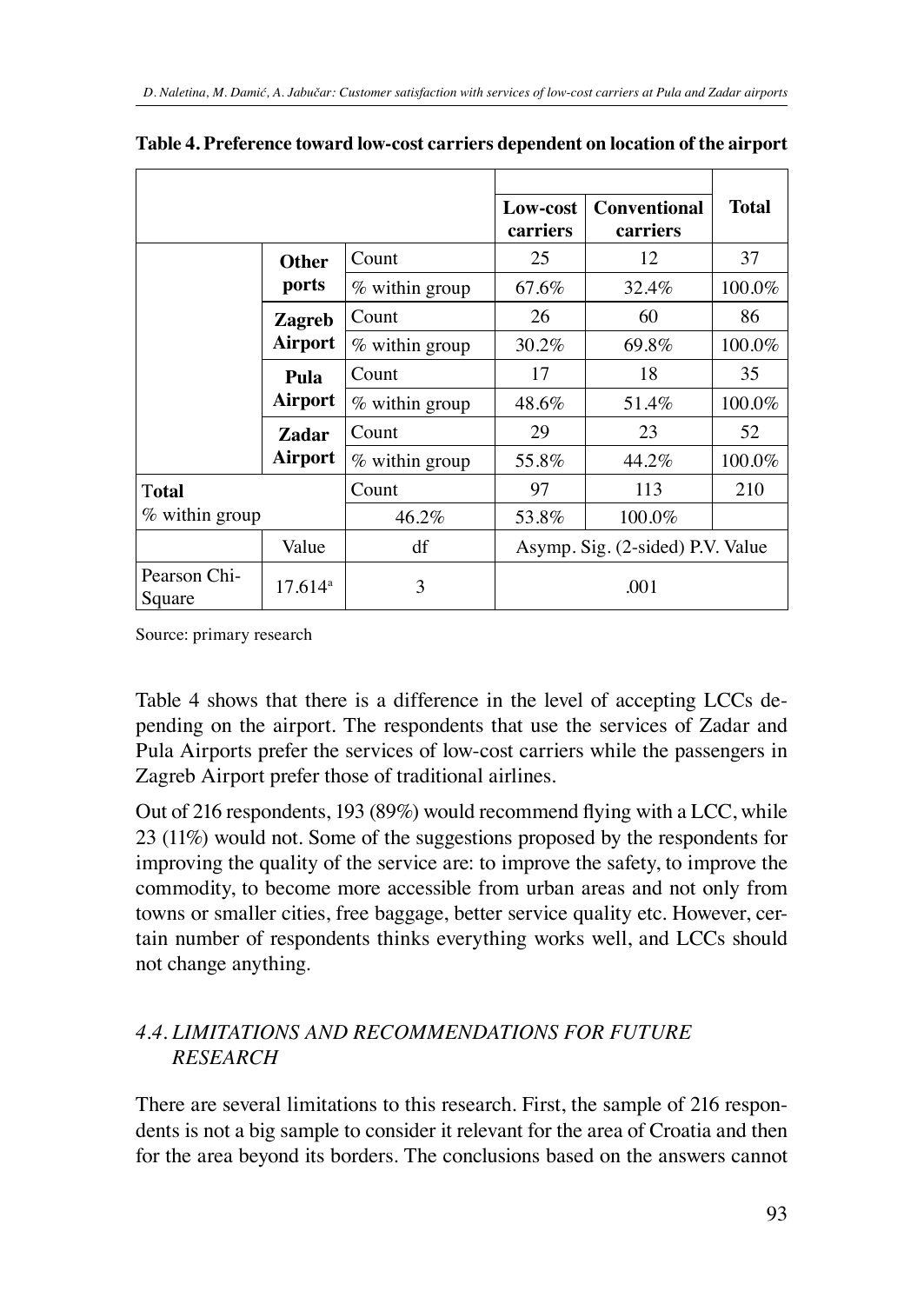be used in broader context. The research was conducted online via social networks, which represent a limitation because not all citizens possess an online profile, especially the elderly that might be the users of LCCs services.

Recommendations for further research are that the questionnaire be printed and distributed on the targeted locations (e.g. airports and tourist agencies), regardless of the modern 21<sup>st</sup> century technologies. This could considerably lead to a higher response rate i.e. a bigger and more precise research sample. In line with that, the recommendation is to consider a larger geographical area, starting from Zagreb City County onward to other counties. Since the flights are characterized by high seasonality, the research should be conducted during the season and in the pre-and off-season period to better perceive the number of passengers and the number of flights that vary during the summer and winter months.

# **5. CONCLUSION**

On the air transport market, during the last years, there have been many changes. Low-cost and traditional airline companies compete with the products that are very similar. The key difference between low-cost carriers and traditional airlines is in the services they provide. Traditional airline companies offer many different services, while LCCs offer only the basic ones. The goal of LCCs is to reduce costs, and traditional airlines base their service package on the ability of their customers to pay for the service. However, due to the rising competition on the market, the differences between low-cost carriers and traditional airline companies today are becoming smaller. As a tourist country, Croatia is exceptionally attractive to LCCs. Capacity utilization of the airports is not at the level where it should be and further development of LCCs is inevitable. The positive side is that the presence of LCCs on the Croatian market, especially on the coastline has been growing in the last years.

There are results of the primary research on user satisfaction with the services of low-cost carriers, especially regarding Pula and Zadar Airport. It is concluded that users are satisfied with the ticket price regarding the service, and with the speed of ticket purchasing via the Internet, as well as with the possibilities of payment. User dissatisfaction is mainly expressed regarding food and beverage offer and the charges for additional services (e.g. extra charges for additional baggage) supporting the business policy of LCCs for their future development. Likewise, it is concluded that low-cost carriers have to modernize their ticket-selling systems to improve the satisfaction of their users with the speed of the entire process of booking the tickets.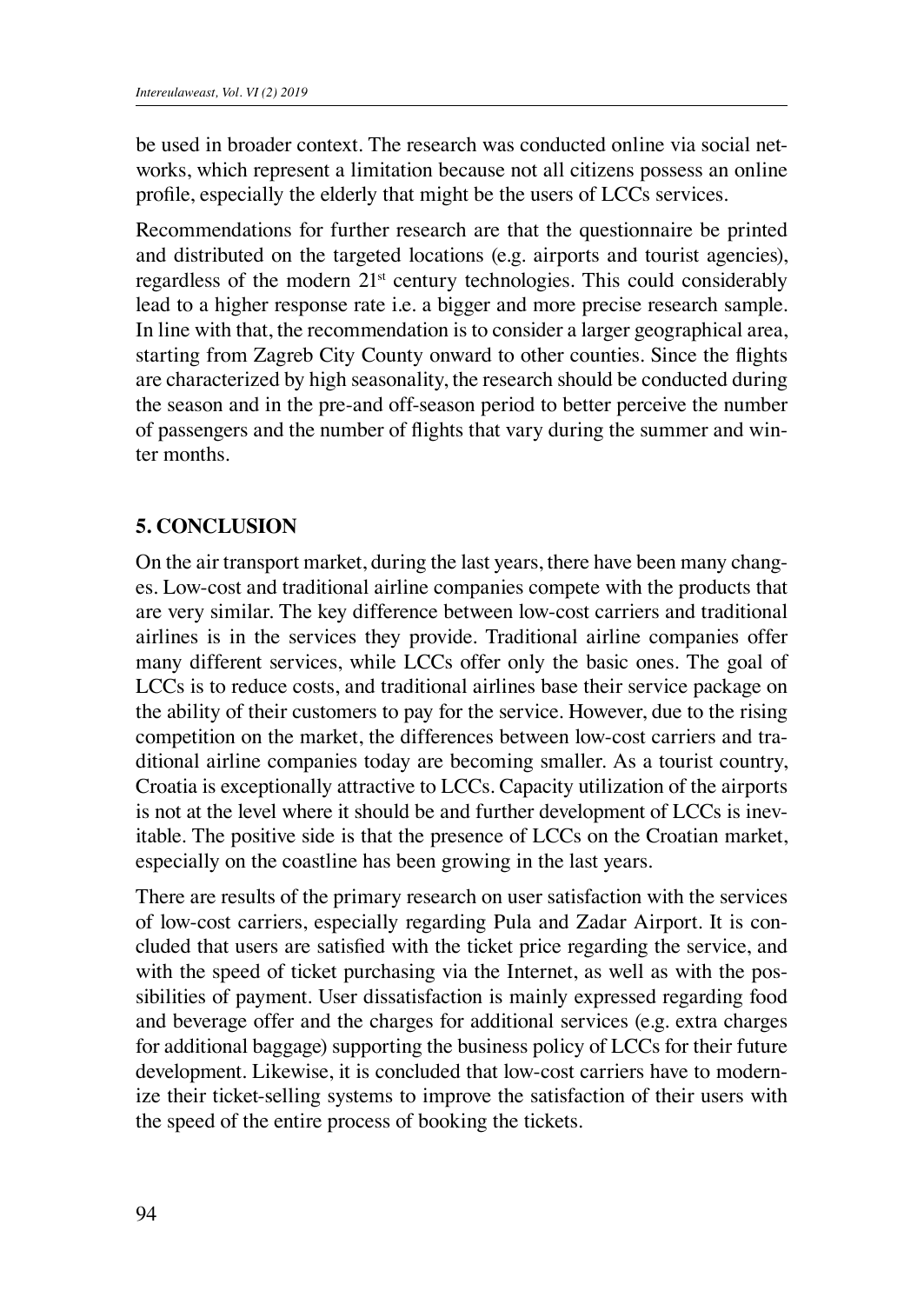# **LITERATURE**

- 1. Akgüç, M., Beblavý, M., Simonelli, F.: Low-Cost Airlines. Bringing the EU closer together, Brussels: Centre for European Policy Studies, 2018, available at: https:// www.ceps.eu/wp-content/uploads/2018/05/LowCost%20Airlines%20Bringing%20the%20EU%20closer%20together.pdf (October 17, 2019).
- 2. Bilotkach, V., Gaggero, A. A., Piga, C. A.: *Airline pricing under different market conditions: Evidence from European Low-Cost Carriers*, Tourism Management, Vol. 47 2015, pp. 152-163.
	- −DOI: https://doi.org/10.1016/j.tourman.2014.09.015
- 3. Dobruszkes, F.: *An analysis of European low-cost airlines and their networks*, Journal of Transport Geography, 14(4), 2006, pp. 249-264. −DOI: https://doi.org/10.1016/j.jtrangeo.2005.08.005
- 4. Gábor, D.: *Low-cost Airlines in Europe: Network Structures After the Enlargement of the European Union*, Geographica Pannonica, 14(2) 2010, pp. 49-58. −DOI: https://doi.org/10.5937/GeoPan1002049D
- 5. Gašparović, S., Jakovčić, M., Vrbanc, M.: *Hrvatske zračne luke u mreži europskih niskotarifnih kompanija*, Geoadria, 17(1) 2012, pp. 93-109. −DOI: https://doi.org/10.15291/geoadria.284
- 6. Gašparović, S.: *Zračni promet i turizam Primorske Hrvatske*, Geoadria, 16(2) 2011, pp. 155-187.
- 7. Graham, A., Papatheodorou, A., Forsyth, P.: *Aviation and tourism: implications for leisure travel*, 2008, Hampshire: Ashgate Publishing Ltd..
- 8. Hanlon, P.: *Global airlines*, 2006, Routledge. −DOI: https://doi.org/10.4324/9780080456102
- 9. Krajnović, A., Bolfek, B., Nekić, N.: *Low-cost strategija u zračnom prijevozu putnika*, Oeconomica Jadertina, 4(2) 2014, pp. 3-32. −DOI: https://doi.org/10.15291/oec.275
- 10. Krajnović, A., Nekić, N., Bosna, J. *Utjecaj niskotarifnih zrakoplovnih kompanija na gospodarstvo s posebnim osvrtom na turizam*, Oeconomicus, 1(1) 2016, pp. 91-108.
- 11. Lim, J., Lee, H. C.: *Comparisons of service quality perceptions between full service carriers and low cost carriers in airline travel*, Current Issues in Tourism, 2019, pp. 1-16. −DOI: https://doi.org/10.1080/13683500.2019.1604638
- 12. Mandić, A., Telkić, M., Petrić, L.: *The effects of the low cost carriers presence on airport performance: evidence from Croatia*, Tourism and Hospitality Management, 23(1) 2017, pp. 17-34. −DOI: https://doi.org/10.20867/thm.23.1.4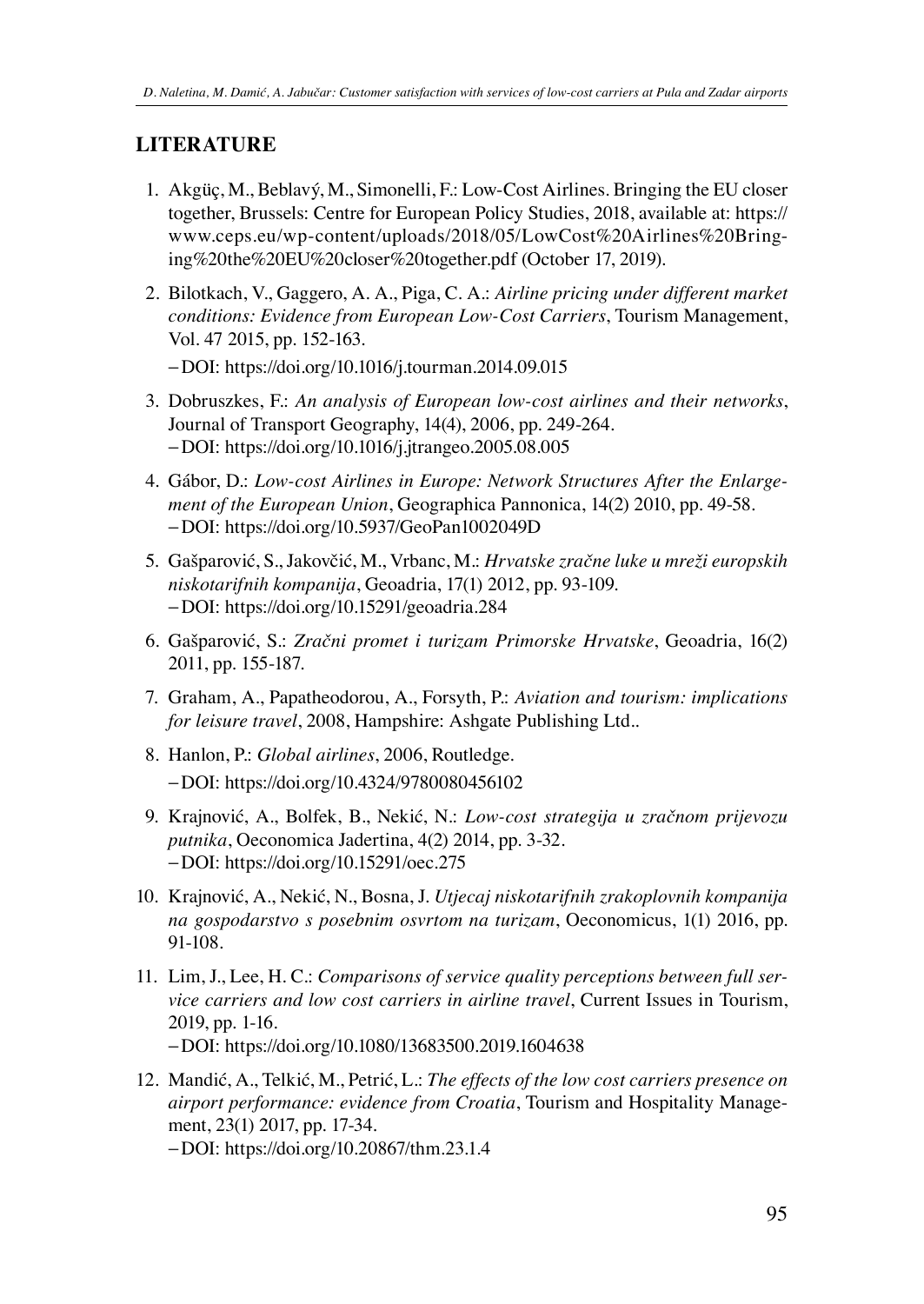- 13. Miočić, B. K., Klarin, T., Vidić, G.: The application of sustainable tourism indicators: Evidence from Croatia, In Vrontis, D., Weber, Y., Valletta, T. (Eds.) *Proceedings of 11th Annual Conference of the EuroMed Academy of Business: Research Advancements in National and Global Business Theory and Practice*, 2018 (January), pp. 834-848.
- 14. Naletina, D., Petljak, K., Sremac, M.: *Characteristics and the Overview of Air Traffic in the Republic of Croatia*, Pomorstvo, 32(2) 2018, pp. 297-311. −DOI: https://doi.org/10.31217/p.31.2.15
- 15. Naletina, D., Petljak, K., Sremac, M.: *Empirical research on user satisfaction with the transport and supporting services at Croatian airports*, Pomorstvo, 33(1) 2019, pp. 92-101. −DOI: https://doi.org/10.31217/p.33.1.10
- 16. Page, S.: *Transport and tourism: Global perspectives*, 2005, Harlow: Pearson education.
- 17. Pender, L., Baum, T.: *Have the frills really left the European airline industry?,* International Journal of Tourism Research, 2(6) 2000, pp. 423-436. −DOI: https://doi.org/10.1002/1522-1970(200011/12)2:6<423::AID-JTR240>3.0.CO;2-R
- 18. Sarilgan, E. A.: *Impact of low Cost Carriers on Turkish Tourism Industry*, Internationa Journal of Academic Research in Business and Social Science*,* 6(4) 2016, pp. 176-188.

 −DOI: https://doi.org/10.6007/IJARBSS/v6-i4/2088

- 19. Štimac, I., Vidović, A., Sorić, V. *Utjecaj niskotarifnih zrakoplovnih kompanija na prometne učinke Zračne luke Zagreb*, 12th International Conference on Transport Science -ICTS 2009 -Transport science, profession and practice, 2009, Available at: https://bib.irb.hr/datoteka/409248.Utjecaj\_niskotarifnih\_zrakoplovnih\_kompanija\_na\_prometne\_uinke\_Zrane\_luke\_Zagreb.pdf (September 5, 2019).
- 20. Vidović, A., Steiner, S., Štimac, I.: *Development potentials of low cost aviation in the Republic of Croatia*, Promet - Traffic&Transportation, 23(6) 2011, pp. 519- 527.
- 21. Vojvodić, K.: *Europsko tržište niskotarifnih zračnih prijevoznika*, Suvremeni promet, 26(5) 2006, pp. 363-366.

#### *ONLINE SOURCES*:

- 1. Anna Aero, https://www.anna.aero/2018/07/18/lcc-capacity-in-europe-set-forhalf-a-billion-seats-in-2018/ (September 3, 2019).
- 2. Manuell, R.: 8 reasons low cost carriers are so cheap (2017), 01.03.2017, https:// www.internationalairportreview.com/article/32697/low-cost-carriers/ (September 4, 2019).
- 3. Pula Airport, https://airport-pula.hr/ (August 8, 2019).